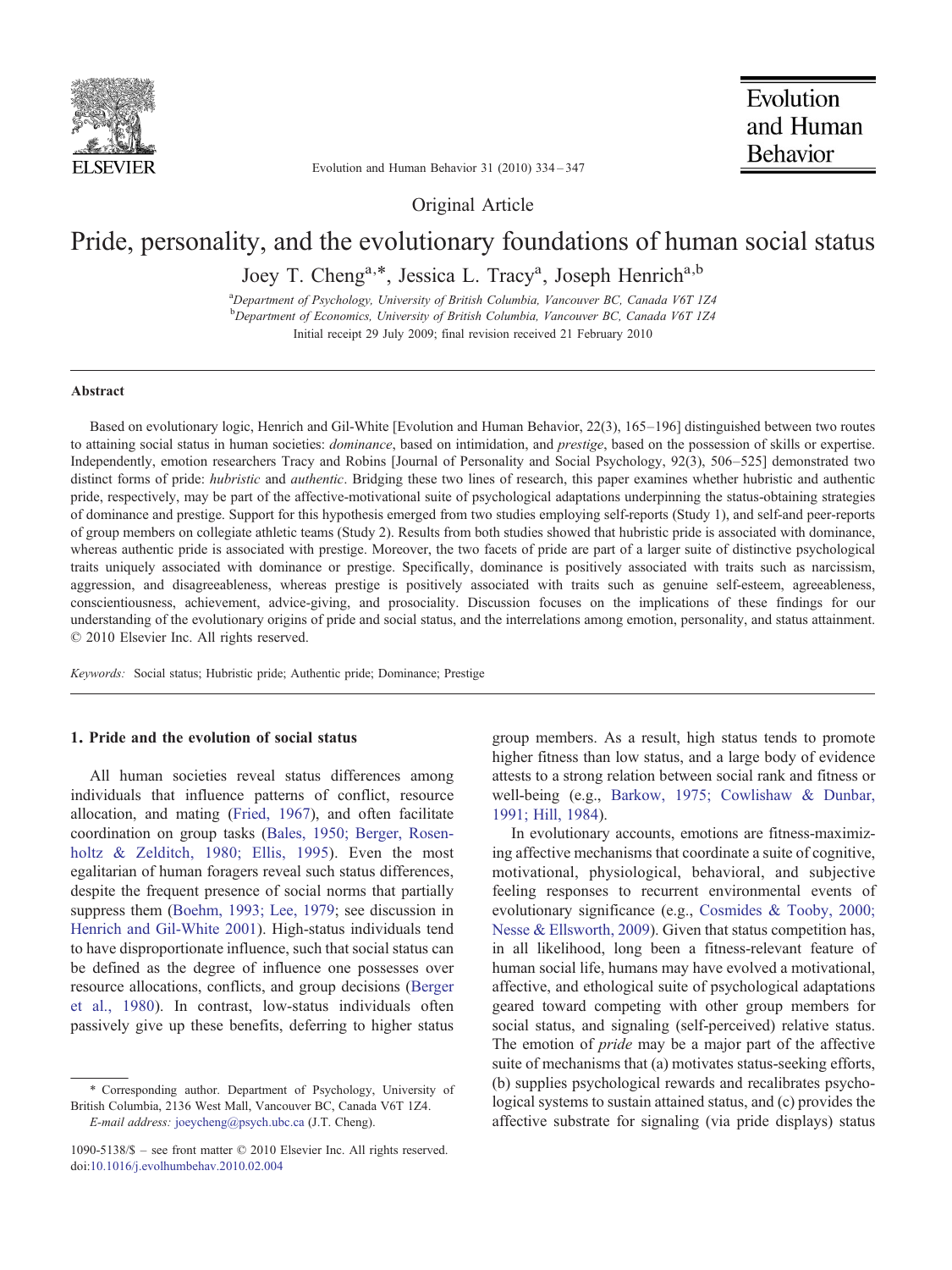achievements or self-perceived status [\(Tracy, Shariff, &](#page-12-0) [Cheng, in press\)](#page-12-0). Thus, pride may represent a psychological adaptation that guides the selection of strategies (including cognitions, subjective feelings, and behaviors) from an organism's repertoire, and thereby facilitates the acquiring, sustaining, and signaling of social status ([Tracy, Shariff, and](#page-12-0) [Cheng, in press](#page-12-0)).

Several lines of psychological research are consistent with this perspective. First, a number of studies have demonstrated conceptual and experiential links between pride and status: (a) individuals intuitively associate pride with high status [\(Tiedens, Ellsworth, & Moskowitz, 2000\)](#page-12-0), (b) dispositionally agentic individuals (i.e., those who typically seek and possess power and control) tend to feel greater pride than those low in agency ([Anderson & Berdahl, 2002\)](#page-11-0), and (c) individuals induced to feel pride tend to display highstatus behaviors and are perceived by others as influential [\(Williams & DeSteno, 2009](#page-13-0)). Second, pride experiences have been found to motivate achievement and perseverance at difficult or tedious tasks, at least among American subjects [\(Verbeke, Belschak, & Bagozzi, 2004; Williams & DeSteno,](#page-12-0) [2008\)](#page-12-0); consequent achievements are, in turn, rewarded with social approval, acceptance, and high status. Third, nonverbal displays of pride, which are universally recognized and shown in response to success ([Tracy & Matsumoto, 2008;](#page-12-0) [Tracy & Robins, 2008\)](#page-12-0), send a rapidly and automatically perceived message of high status to other group members [\(Shariff & Tracy, 2009\)](#page-12-0). This automatic association between the pride nonverbal expression and high status generalizes even to small-scale societies on Fiji's outer islands [\(Tracy,](#page-12-0) [Shariff, Zhao, and Henrich, in prep](#page-12-0)). Among educated Western samples, pride has been shown to signal high status more strongly than any other emotion expression examined, and the high-status message sent by the pride expression is powerful enough to override contradicting contextual information in predicting implicit judgments of status ([Shariff,](#page-12-0) [Markusoff, & Tracy, in press; Shariff & Tracy, 2009](#page-12-0)). Thus, the accumulated evidence is consistent with the view that pride evolved as a mechanism for motivating behaviors oriented toward increasing social status and informing other group members of self-perceived status shifts.

One question that arises from this account, however, is why there exist two distinct facets of pride, only one of which is associated with socially valued achievements (e.g., [Tangney, Wagner, & Gramzow, 1989; Tracy & Robins,](#page-12-0) [2004; 2007a](#page-12-0)). Studies have shown that pride is best characterized as consisting of a hubristic facet, marked by arrogance and conceit, and an authentic facet, fueled by feelings of accomplishment, confidence, and success. These two facets are conceptualized and experienced as distinct and independent, and are associated with highly divergent personality profiles [\(Tracy & Robins, 2007a\)](#page-12-0). Hubristic pride is the more anti-social facet, associated with disagreeableness, neuroticism, and a lack of conscientiousness, as well as narcissism, problematic relationships, and poor mental health outcomes ([Tracy, Cheng, Robins, & Trzes-](#page-12-0) [niewski, 2009](#page-12-0)). In contrast, authentic pride is the more prosocial, achievement-oriented facet, associated with the socially desirable Big Five personality traits of extraversion, agreeableness, and conscientiousness, high implicit and explicit self-esteem, satisfying interpersonal relationships, and positive mental health.

Given the notably negative personality correlates of hubristic pride, it is not immediately evident why this facet would have evolved. One possibility, though, is that both pride facets emerged to promote social status, but along different avenues.

#### 2. Two evolved status strategies: prestige and dominance

[Henrich and Gil-White \(2001\)](#page-12-0) proposed an evolutionary model articulating two distinct paths to attaining status in human societies: *dominance* and *prestige*. *Dominance* refers to the use of intimidation and coercion to attain a social status based largely on the effective induction of fear. In the dominance hierarchies that characterize many nonhuman species, social rank is determined on the basis of agonistic encounters [\(Trivers, 1985\)](#page-12-0). In humans, dominance is not limited to physical conflict, but can be wielded by controlling costs and benefits in many domains, and is typically seen in individuals who control access to resources, mates, and well-being. Dominant individuals create fear in subordinates by taking or threatening to withhold resources. In turn, subordinates submit by complying with demands or providing material or social resources to safeguard other more valuable resources, such as their physical welfare, children, or livelihoods. Prestige, in contrast, refers to status granted to individuals who are recognized and respected for their skills, success or knowledge. According to [Henrich and](#page-12-0) [Gil-White \(2001\),](#page-12-0) prestige arose in evolutionary history when humans acquired the ability to acquire cultural information from other group members, because natural selection favored selectively attending to and learning from the most knowledgeable or skilled others. As a result, subordinate group members would be motivated to provide deference (e.g., mates, food, coalitional support) to prestigious individuals, who in turn permit followers access to copying their skills, strategies, and know-how.

Distinctions parallel to dominance and prestige have been made in anthropology (e.g., [Krackle, 1978; Barkow,](#page-12-0) [1975; Chance & Jolly, 1970\)](#page-12-0), psychology (e.g., [Gilbert,](#page-11-0) [Price, & Allan, 1995](#page-11-0)), and sociology (e.g., [Kemper, 1990](#page-12-0)), but the framework adopted here has several advantages over these earlier models: (a) it explains why humans seem to demonstrate two notably different ethological patterns in subordinates (e.g., copying and deferring to leaders, or avoiding and fearing them), only one of which is paralleled in non-human primates, (b) it explains why certain socially attractive qualities (e.g., expertise and success) promote high status, (c) it can account for cultural differences in the traits and abilities that lead to high status (e.g., why athletic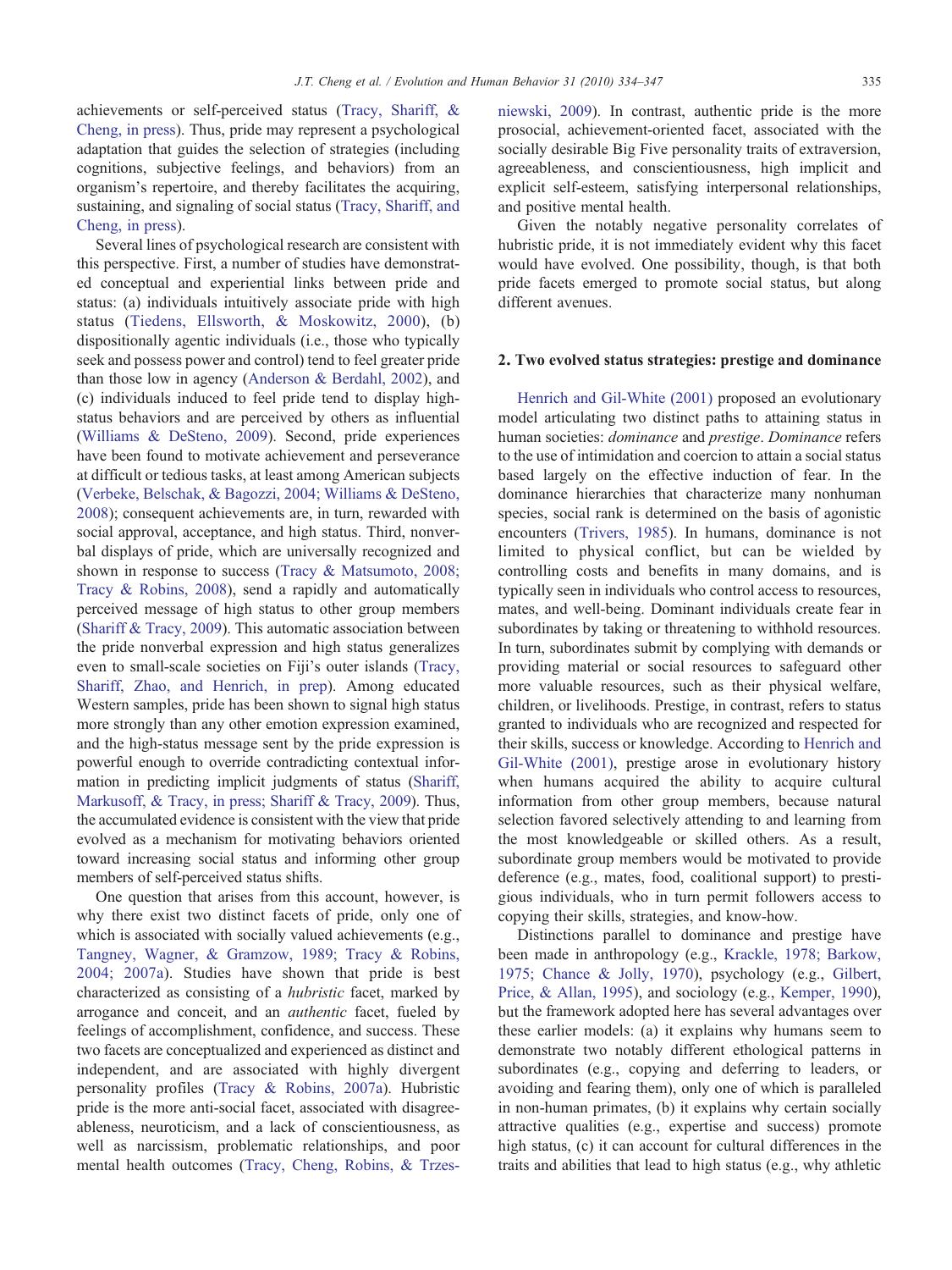ability is valued among adolescent boys but not academic scholars), and (d) it explains the differential patterns of imitation, memory, attention, and persuasion directed from subordinates toward different high-status individuals. In sum, by positing a cultural learning process, the dominanceprestige theory provides a basis for understanding the distal forces that shape preferences for social models and processes of social influence.

#### 2.1. Which strategy to use?

Although both dominance and prestige are, in theory, viable strategies for acquiring high status, the effectiveness of each will vary depending on individual attributes (e.g., physical size, skills) and the situation in which it is used. Dominance-oriented behaviors (e.g., aggression, manipulativeness) can impose greater costs than benefits when individuals lack the capacity to intimidate others or enforce threats, or in social groups with norms or social structures that suppress coercive influence. Prestige, too, can be futile, when individuals are not perceived as possessors of valued cultural information, or in social groups structured largely around dominance hierarchies (e.g., prison populations).

However, as is the case for many psychological processes, conscious, deliberate analysis about which status strategy to pursue in a given situation may be costly, as such mental computations are inefficient, error-prone, and potentially hampered by metacognitive awareness (e.g., metacognitive doubts about one's competence at, or the social appropriateness of, performing the fitness-maximizing behavior). An automatic affective mechanism propelling the appropriate response in each context, occurring under the radar of any metacognition, would free valuable mental resources [\(Plutchik, 1980](#page-12-0)). Indeed, affect programs guided by automatic analyses of the relative costs and benefits of potential responses to events are thought to have evolved to promote quick behavioral and cognitive responses to recurrent, evolutionarily significant events ([Cosmides &](#page-11-0) [Tooby, 2000\)](#page-11-0). From this perspective, pride may be the automatic affect program that allows individuals to cope most effectively with opportunities for status attainment, and the two facets of pride may have separately evolved to guide behaviors oriented more specifically toward the attainment of dominance or prestige. That is, hubristic pride may have evolved to motivate behaviors, thoughts, and feelings oriented toward attaining dominance, whereas authentic pride may have evolved to motivate behaviors, thoughts, and feelings oriented toward attaining prestige.

More specifically, hubristic pride may promote and sustain dominance through its subjective feelings of superiority and arrogance, which could provide the necessary mental preparedness to exert force and intimidate subordinates, and through its associated behavioral tendencies of aggression, hostility, and manipulation—which would facilitate the attainment of a dominant reputation. Indeed, individuals high in trait hubristic pride tend to report a willingness to engage in anti-social behaviors and poorer interpersonal relationships ([Tracy et al., 2009;](#page-12-0) see Supplementary Materials for more information on previous studies documenting these associations). These anti-social traits and behaviors may allow individuals dispositionally prone to hubristic pride to induce fear in subordinates, and maneuver their way up the dominance hierarchy.

In contrast, the subjective feelings of confidence and accomplishment that occur in authentic pride experiences may provide the mental preparedness for attaining prestige; these feelings may also serve as psychological reinforcement for socially valued achievements, given that authentic pride arises from accomplishments attributed to unstable, controllable behaviors, such as effort and hard work ([Tracy &](#page-12-0) [Robins, 2007a](#page-12-0)). Other studies have shown that such effortbased achievements promote greater perseverance on challenging tasks and desire for future success ([Dweck,](#page-11-0) [1999; Verbeke et al., 2004; Williams & Desteno, 2008\)](#page-11-0), both of which should lead to increased prestige. More broadly, individuals who tend to be confident, agreeable, hardworking, energetic, kind, empathic, non-dogmatic, and high in genuine self-esteem—the personality profile associated with trait authentic pride [\(Hart & Matsuba, 2007; Tracy et](#page-12-0) [al., 2009; Tracy & Robins, 2007a](#page-12-0))—would be most likely to become attractive social models. Competition for prestige should favor individuals who demonstrate knowledge and a willingness to share it but do not arrogate their authority. In fact, overly aggressive behaviors have been identified as attributes that can 'break a leader' in largely prestige-based hierarchies ([Ames & Flynn, 2007\)](#page-11-0). Yet, extremely prestigious individuals, swarmed by aspirants, may be adapted to experience some arrogance as an affective mechanism for "raising the deference price" that subordinates must pay to attain valued knowledge [\(Henrich & Gil-White, 2001](#page-12-0)). Notwithstanding this case, authentic pride may have evolved to facilitate the attainment of prestige by reinforcing effort and promoting accomplishment, while motivating and fostering agreeableness, confidence, and a sociability that cues a potential openness to sharing one's knowledge.

Although the hypothesized effects of each facet of pride on each form of status are predicted to occur through an online, state-level, causal process (i.e., via momentary, state experiences of hubristic and authentic pride), these effects may be more readily apparent at the trait level. Given that prestigious and dominant reputations develop over time from repeated interpersonal interactions, it is unclear that a single state experience of either facet of pride would substantially interact with an individual's current dominant or prestigious standing, to shape his/her longstanding reputation. Recent experimental studies suggest that individuals can very quickly perceive momentary expressers of pride as possessing high status ([Shariff & Tracy, 2009; Williams &](#page-12-0) [DeSteno, 2009\)](#page-12-0), but it is unlikely that more complex judgments of dominance versus prestige can be made on this basis, particularly given evidence that hubristic and authentic pride cannot be distinguished from a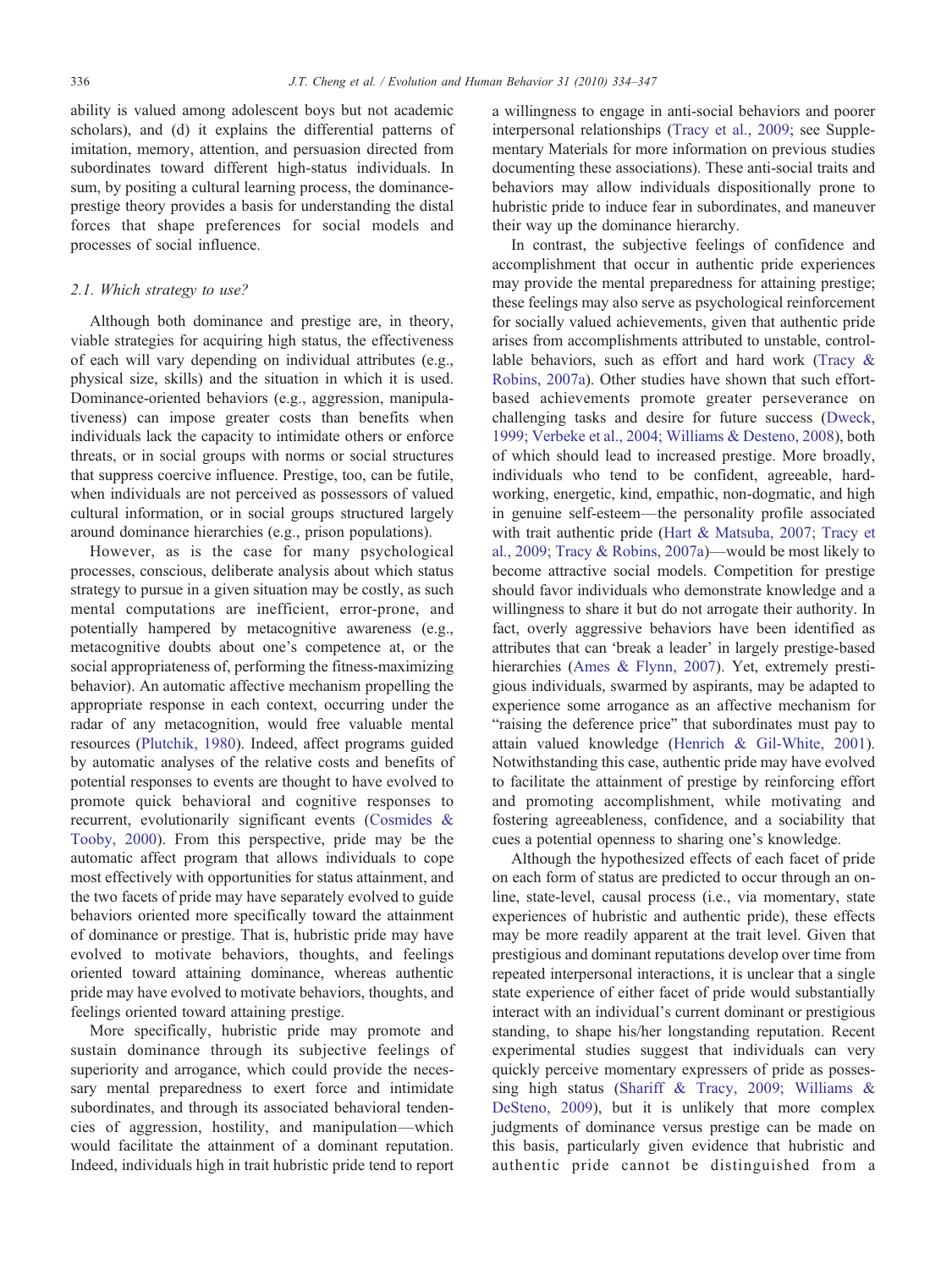decontextualized nonverbal expression [\(Tracy & Robins,](#page-12-0) [2007b\)](#page-12-0). Indeed, it is more likely that individuals who, due to stable personality characteristics (e.g., narcissism, selfesteem) or other genetically influenced traits (e.g., physical size) are chronically prone to experiencing one facet or the other, tend to repeatedly experience the suite of subjective feelings, associated cognitions, and motivations toward behavioral patterns that together promote a dominant or prestigious reputation in the eyes of community members. In other words, while the causal process from pride to status theoretically works at a momentary state level (e.g., the momentary experience of hubristic pride promotes the subjective feelings of grandiosity and behaviors of aggression needed to secure a dominant reputation), it is likely that individuals more typically develop a prestigious or dominant relationship with others by repeatedly experiencing a given pride facet, and thus frequently engaging in the motivated behaviors associated with each form of status.

Importantly, the causal dynamics in this model may be bidirectional. Individuals may possess traits such as physical size, narcissism, or aggressiveness that differentially predispose them to activate the suites of behaviors, cognitions, and emotions associated with dominance or prestige. Alternatively, differential experiences in using coercion versus succeeding in locally valued activities may differentially activate the dominance or prestige behavioral, cognitive, and affective suites, leading to differences in hubristic and authentic pride, as well as in related personality traits. Such differential state activations may, over the course of development, instill or create trait or trait-like patterns, though it remains plausible that substantial facultative flexibility remains.

Fully sorting out the details of this psychological bidirectional causality is beyond the scope of this article; instead, we aim to take a modest step toward empirically examining this model, by testing straightforward predictions regarding the relations between pride, other related traits and attributes, and the two forms of status. To substantiate their theory, [Henrich and Gil-White \(2001\)](#page-12-0) reviewed findings from ethnography, psychology, ethology, sociology, and sociolinguistics, in light of 12 predictions derived from their theory. However, because the theory was developed temporally after the empirical findings, it is possible that that the theory was shaped with foreknowledge of the findings, and that choice of supporting findings was selective. To our knowledge, only five subsequent empirical studies have examined the dominance-prestige distinction. First, psychologists have shown that dominance and prestige, assessed through self-reports, have divergent relations with trait aggression and basal testosterone levels [\(Johnson, Burk, and Kirkpatrick, 2007\)](#page-12-0), and with a host of personality traits including agreeableness, conscientiousness, openness, and Machiavellianism ([Buttermore, 2006](#page-11-0)). Second, in a study on evolved mating preferences, women were found to prefer prestigious over dominant men [\(Snyder,](#page-12-0) [Kirkpatrick & Barrett, 2008\)](#page-12-0). Third, anthropologists have found that among the Tsimane', a small-scale Amazonian

society, peer-ranked dominance is positively associated with physical size, and peer-ranked prestige with hunting ability, generosity, and number of allies ([Reyes-Garcia et al., 2008;](#page-12-0) [von Rueden, Gurven, & Kaplan, 2008\)](#page-12-0). Together, these five research programs provide the first empirical support for the theory that dominance and prestige are distinct constructs. However, given the importance of this distinction to our understanding of group dynamics, cultural transmission, and social behavior, considerable work remains.

The contribution of the present research is twofold. First, we test the novel theory that the two facets of pride evolved to promote distinct forms of status. Previous studies examining the link between pride and status have focused exclusively on the association between undifferentiated pride (i.e., not distinguishing between hubristic and authentic) and undifferentiated status (i.e., not distinguishing between dominance and prestige; e.g., [Shariff & Tracy, 2009; Tiedens](#page-12-0) [et al., 2000; Williams & DeSteno, 2009](#page-12-0)), but have not examined more specific associations that require making distinctions within these broad categories. Second, building on the model of [Henrich and Gil-White \(2001\),](#page-12-0) we test whether dominance and prestige, measured through both self-and peer-perceptions, show predicted divergent relations with a broad range of personality traits, competencies, and social abilities, most of which have previously been shown to have correspondingly distinct relations with hubristic and authentic pride [\(Tracy et al., 2009](#page-12-0)). [Table 1](#page-4-0) presents our specific predictions and the theoretical rationale for each.

Two studies tested the predictions presented in [Table 1](#page-4-0). In Study 1, participants reported dispositional levels of hubristic and authentic pride, dominance and prestige, and the relevant personality traits predicted to underlie these status patterns. In Study 2, participants were varsity-level athletes who reported dispositional levels of hubristic and authentic pride and the relevant traits, and were rated by their teammates on dominance, prestige, relevant skills and abilities (e.g., intellectual, social, and leadership abilities), and prosocial attributes.

#### 3. Study 1

#### 3.1. Method

#### 3.1.1. Participants and procedure

One hundred ninety-one undergraduates (70% female) completed an on-line questionnaire in exchange for course credit.

#### 3.1.2. Measures

Trait levels of dominance and prestige ( $\alpha$ s=.83 and .80, respectively) were assessed using newly developed selfreport scales, based on previous work by [Buttermore \(2006\)](#page-11-0) (see Supplementary Materials for scale construction). Trait hubristic and authentic pride ( $\alpha$ s=.89 and .87, respectively) were assessed with the 14-item Hubristic and Authentic Pride-Proneness Scales ([Tracy & Robins, 2007a](#page-12-0)). The Big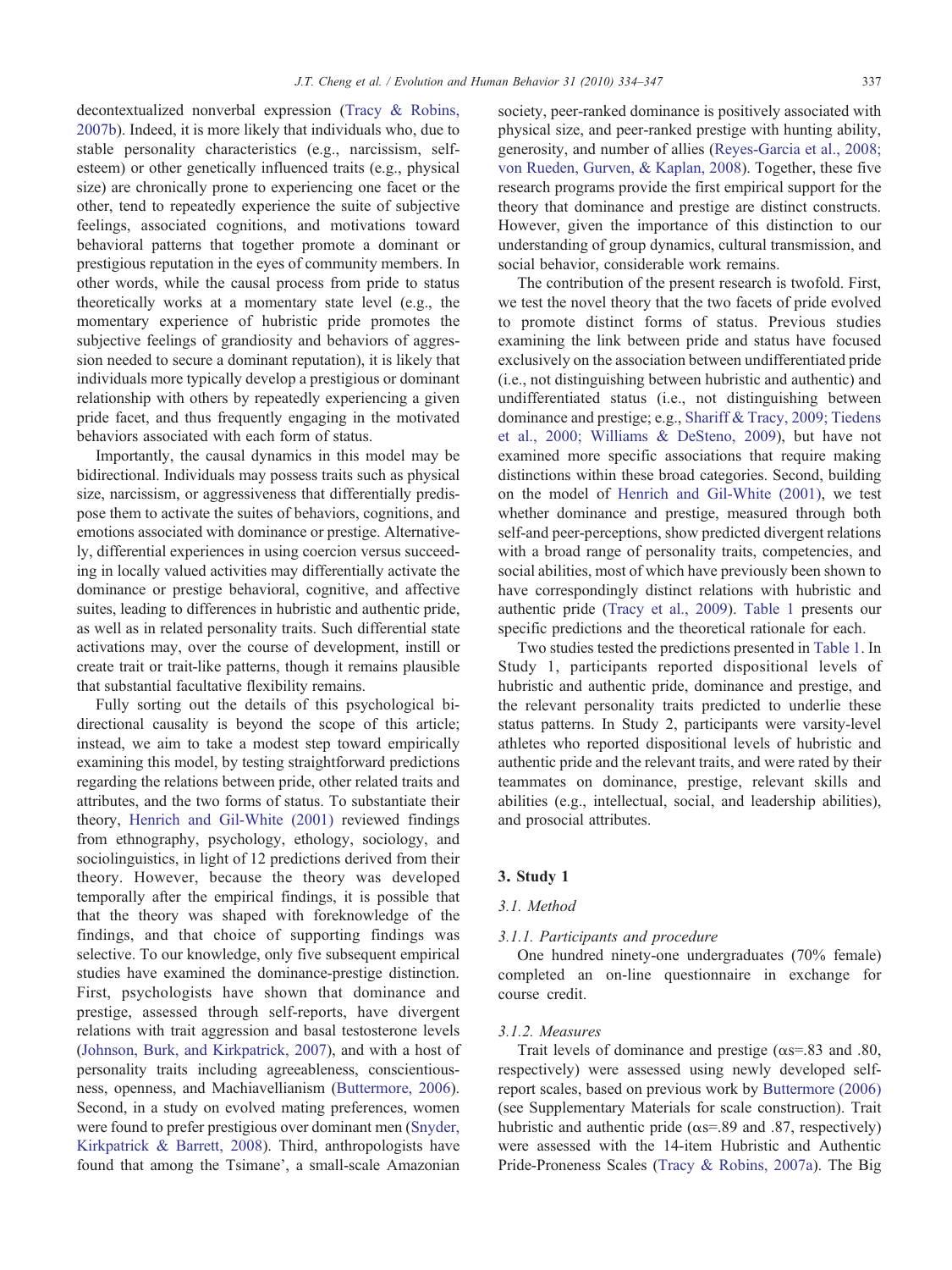<span id="page-4-0"></span>

| Table 1                                                                                              |  |  |  |  |
|------------------------------------------------------------------------------------------------------|--|--|--|--|
| Predicted psychological (emotional, trait, and attribute) differences between dominance and prestige |  |  |  |  |

| Suite of psychological                                                                            | Predicted relation with each form of status |                               | Evolutionary explanation for prediction                                                                                                                                                                                                                                                                                                                                                                                                                                 |  |  |
|---------------------------------------------------------------------------------------------------|---------------------------------------------|-------------------------------|-------------------------------------------------------------------------------------------------------------------------------------------------------------------------------------------------------------------------------------------------------------------------------------------------------------------------------------------------------------------------------------------------------------------------------------------------------------------------|--|--|
| traits, emotions, and<br>emergent phenomena                                                       | Dominance<br>Prestige                       |                               |                                                                                                                                                                                                                                                                                                                                                                                                                                                                         |  |  |
| Hubristic pride                                                                                   | Positive                                    | Negative or zero              | This facet of pride is the emotional substrate that motivates the pursuit of the<br>dominance status-seeking strategy.                                                                                                                                                                                                                                                                                                                                                  |  |  |
| Authentic pride                                                                                   | Negative or zero                            | Positive                      | This facet of pride is the emotional substrate that motivates the pursuit of the<br>prestige status-seeking strategy.                                                                                                                                                                                                                                                                                                                                                   |  |  |
| Genuine self-esteem <sup>a</sup>                                                                  | Negative or zero                            | Positive                      | Self-esteem reflects self-perceived social acceptance (Leary, Tambor, Terdal,<br>and Downs, 1995). Group members seek out and accept prestigious individuals<br>(those with skills or know-how), but revile and avoid those using coercion.<br>Dominant individuals are unlikely to seek to increase their level of social                                                                                                                                              |  |  |
| Narcissistic<br>self-aggrandizement <sup>b</sup>                                                  | Positive                                    | Positive but weak,<br>or zero | inclusion or genuine self-esteem, given that acceptance and popularity are not<br>commodities on which their status is based.<br>All high status individuals are likely to reveal some degree of narcissism, due to<br>their ability to influence outcomes that serve their own interests. However,<br>dominant individuals are particularly likely to use narcissistic behaviors of<br>manipulation and coercion to exploit others. Prestigious individuals must, to   |  |  |
| Social acceptance                                                                                 | Negative or zero                            | Positive                      | some extent, suppress narcissistic tendencies of arrogance and hostility, to<br>attract followers and avoid any aggressive behaviors that might cue dominance.<br>Dominant individuals exercise forceful authority and power based on coercion.<br>Consequently, they fail to develop positive interpersonal relationships. In<br>contrast, followers seek proximity and access to prestigious individuals and                                                          |  |  |
| Aggression                                                                                        | Positive                                    | Negative or zero              | their information, leading the prestigious to be socially accepted.<br>The centerpiece of the dominant's strategy is aggression, in its many forms<br>(physical, emotional, etc.). Prestigious individuals must avoid aggression, to<br>avoid being mistaken for a dominant and to maintain social attractiveness.                                                                                                                                                      |  |  |
| Extraversion                                                                                      | Positive                                    | Positive but weak,<br>or zero | Dominant individuals benefit from assertiveness, energy, and the active seeking<br>of opportunities to re-enforce their position over subordinates (who otherwise<br>avoid them). In contrast, the prestigious are frequently approached by followers,<br>and thus need not be particularly extraverted. However, introversion is highly                                                                                                                                |  |  |
| Agreeableness                                                                                     | Negative                                    | Positive but weak             | disadvantageous in both cases.<br>Dominant individuals are forceful, manipulative, and narrowly (zero-sum) self-<br>interested, reflecting high disagreeableness. Prestige demands the avoidance of<br>disagreeableness, but does not require high agreeableness, because followers<br>need to be pleasant and accommodating toward the prestigious, not vice-versa.<br>Excessive agreeableness (i.e., conformity) would make the prestigious less                      |  |  |
| Conscientiousness                                                                                 | Negative or zero                            | Positive                      | useful to a learner seeking information.<br>Prestige is the result of superior skills and expertise, which are typically<br>developed through practice. Dominance is not based on acquired skill, and<br>therefore does not demand high conscientiousness.                                                                                                                                                                                                              |  |  |
| Neuroticism                                                                                       | Positive or zero                            | Negative                      | Adaptive dominant strategies include outbursts of unpredictable anger<br>(inducing stress in subordinates), resulting from any actions that could be<br>interpreted as threatening to their power; this may relate to a general tendency to<br>experience negative affect and mood swings. The prestigious are rarely<br>challenged or attacked by others, and need to be emotionally stable and less<br>reactive to stress to retain attractiveness as a social model. |  |  |
| Openness to experience                                                                            | No prediction                               | No prediction                 | There are no general predicted differences in openness between the two forms<br>of status. An exception, however, is that openness may be more closely linked<br>to prestige in cultures that emphasize creativity and innovation.                                                                                                                                                                                                                                      |  |  |
| Agency                                                                                            | Positive                                    | Positive                      | All high status individuals exert power and influence, and thus are highly agentic.                                                                                                                                                                                                                                                                                                                                                                                     |  |  |
| Communion                                                                                         | Negative                                    | Positive                      | Central to dominance is inducing fear in others, achieved by unempathic and<br>ruthless behaviors to coerce and intimidate. The prestigious have no authority or<br>power to enforce decisions, but instead show empathy, kindness, and warmth<br>toward followers to maintain respect and attract more followers.                                                                                                                                                      |  |  |
| Advice-giving ability                                                                             | Zero                                        | Positive                      | Prestigious individuals are recognized as possessors of high quality skills,<br>wisdom, and "copy-worthy" information, who are capable of offering<br>advice in valued domains. Dominance is unrelated to offering wisdom<br>or advice.                                                                                                                                                                                                                                 |  |  |
| Skills and expertise<br>(intellectual/athletic<br>ability or competence<br>in any valued domains) | Negative or zero                            | Positive                      | Excelling in valued domains of activity (e.g., scholastics and intellect in student<br>groups, athletics in athletic groups, hunting or story telling in hunter-gatherer<br>societies) brings prestige. Dominance does not depend on achievement, skill, or<br>knowledge in valued domains. A potential exception may arise from cases in<br>which competence in aggression/intimidation is skill-based and locally valued.                                             |  |  |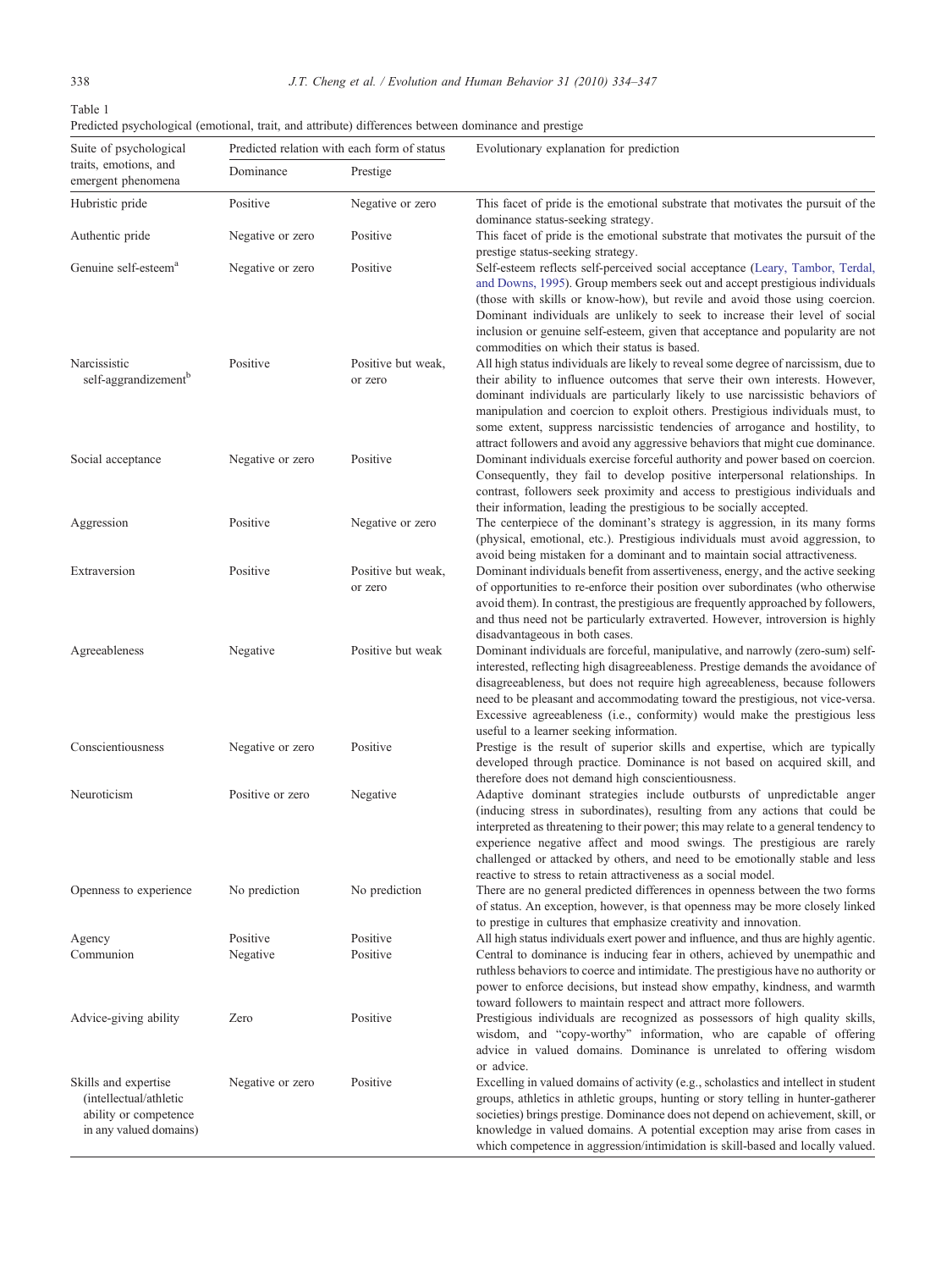<span id="page-5-0"></span>

|  |  | Table 1 (continued) |
|--|--|---------------------|
|--|--|---------------------|

| Suite of psychological                                                | Predicted relation with each form of status |          | Evolutionary explanation for prediction                                                                                                                                                                                                                                                                                                                                                                                                                                                                                                                                                                                                                                                                                                                                   |  |  |  |
|-----------------------------------------------------------------------|---------------------------------------------|----------|---------------------------------------------------------------------------------------------------------------------------------------------------------------------------------------------------------------------------------------------------------------------------------------------------------------------------------------------------------------------------------------------------------------------------------------------------------------------------------------------------------------------------------------------------------------------------------------------------------------------------------------------------------------------------------------------------------------------------------------------------------------------------|--|--|--|
| traits, emotions, and<br>emergent phenomena                           | Prestige<br>Dominance                       |          |                                                                                                                                                                                                                                                                                                                                                                                                                                                                                                                                                                                                                                                                                                                                                                           |  |  |  |
| Social skills                                                         | Positive but weak                           | Positive | All high status individuals are likely to have high social skills, due to their capacity<br>to communicate their desires and wishes, and to exert influence. However,<br>prestigious individuals benefit more from the ability to convey advice and transmit<br>knowledge, which permits them to out-excel other prestigious models.                                                                                                                                                                                                                                                                                                                                                                                                                                      |  |  |  |
| Prosociality (altruism,<br>cooperativeness,<br>helpfulness, morality) | Negative                                    | Positive | For dominants, prosociality would mitigate the evoked fear among subordinates<br>that confers their power. In contrast, the tendency of subordinates to copy<br>prestigious individuals alters the prestigious' incentives because, if a prestigious<br>individual cooperates (e.g., contributes to the group) others are likely to follow<br>suit, increasing the prestigious individual's immediate payoff. If a prestigious<br>individual defects, others are likely to defect, reducing any potential free-riding<br>benefits for the prestigious individual. Dominants' behaviors are not copied, so<br>any attempts at prosociality (cooperation or punishment) on their part will not<br>result in increased prosociality in the group as a whole (Henrich, 2005). |  |  |  |
| Leadership ability                                                    | Positive                                    | Positive | Dominance and prestige each represent a means of obtaining and exerting<br>influence, so both are associated with assuming a leadership position.                                                                                                                                                                                                                                                                                                                                                                                                                                                                                                                                                                                                                         |  |  |  |

<sup>a</sup> Self-esteem controlling for narcissism, which can be assessed by regressing self-esteem on narcissism and saving the residuals.<br><sup>b</sup> Narcissism controlling for self-esteem, which can be assessed by regressing narcissism

Five factors of personality were assessed using the Big Five Aspects Scale (BFAS; [DeYoung et al., 2007](#page-11-0)), which provides scores for each of the Big Five traits as well as two distinct aspects within each trait: extraversion ( $\alpha$ =.81; enthusiasm and assertiveness,  $\alpha s = .83$  and  $.87$ , respectively), agreeableness ( $\alpha$ =.81; compassion and politeness,  $\alpha$ s=.85 and .75, respectively), conscientiousness ( $\alpha$ =.81; industriousness and orderliness,  $\alpha s = .82$  and .74, respectively), neuroticism ( $\alpha$ =.81; withdrawal and volatility,  $\alpha$ s=.81 and .87, respectively), and openness to experience ( $\alpha$ =.81; intellect and openness,  $\alpha s = .84$  and .75, respectively). Aggression was assessed with the Aggression Questionnaire (AQ; [Buss &](#page-11-0) [Perry, 1992](#page-11-0);  $\alpha$ =.91); social acceptance with the Inclusionary Status Scale ([Spivey, 1990;](#page-12-0)  $\alpha$ =.91); self-esteem with the Rosenberg Self-Esteem scale (RSE; [Rosenberg, 1965](#page-12-0);  $\alpha$ =.89); and narcissism with the Narcissistic Personality Inventory (NPI; [Raskin & Terry, 1988](#page-12-0);  $\alpha$ =.86). Following [Paulhus, Robins, Trzesniewski, and Tracy \(2004\)](#page-12-0), who demonstrated that self-esteem and narcissism are distinct but share variance in self-favorability, we computed separate variables to capture the unique variance in each by regressing self-esteem on narcissism, and vice-versa, and saving the standardized residuals. The resultant residualized variables can be conceptualized as the non-overlapping, uncontaminated constructs of genuine self-esteem and narcissistic selfaggrandizement. Finally, academic achievement was assessed via self-reported Grade Point Average (GPA).

# 3.2. Results and discussion

# 3.2.1. Hubristic pride and dominance, and authentic pride and prestige

Consistent with predictions, trait hubristic pride was positively related to dominance  $(r=.48, p<.001)$ , and trait authentic pride was positively related to prestige  $(r=.51, ...)$  $p<.001$ ). Hubristic pride was negatively related to prestige

 $(r=-.17, p<.05)$ , suggesting that, consistent with our model, arrogance may generally lower the degree of respect one is granted. However, an unexpected positive association emerged between authentic pride and dominance  $(r=19)$ , but this association was considerably weaker than that between hubristic pride and dominance  $(r=.48; Z=3.52)$ ,  $p<.001$ ), and may have been due to shared variance in selfperceived agency. The two facets of trait pride were statistically independent  $(r=0.07, \text{ns})$ , as were dominance and prestige  $(r=.03, \text{ ns})$ .

# 3.2.2. Dominance, prestige, and related suite of traits and abilities

Table 2 presents correlations of the two forms of status with genuine self-esteem, narcissistic self-aggrandizement, social acceptance, aggression, the Big Five personality traits,

#### Table 2

Correlations of dominance and prestige with theoretically related traits and attributes, Study 1

|                                                  | Self-rated dominance | Self-rated prestige |
|--------------------------------------------------|----------------------|---------------------|
| Genuine self-esteem <sup>a</sup>                 | $-16*$               | $45**$              |
| Narcissistic<br>self-aggrandizement <sup>b</sup> | 56**                 | $15*$               |
| Social acceptance                                | $-.16*$              | 59**                |
| Aggression                                       | 55**                 | $-38**$             |
| Extraversion                                     | $20**$               | $.59**$             |
| Agreeableness                                    | $-.61*$              | $27**$              |
| Conscientiousness                                | $.15*$               | $.39**$             |
| Neuroticism                                      | $.13^{\dagger}$      | $-.39**$            |
| <b>Openness</b>                                  | .08                  | $.43**$             |
| <b>GPA</b>                                       | .08                  | $.24**$             |

Note. N=191.

 $\phi$  = 10; \* p < 05; \* \* p < 01.

<sup>a</sup> Self-esteem controlling for narcissism, created by regressing self-

esteem on narcissism and saving the standardized residuals.<br><sup>b</sup> Narcissism controlling for self-esteem, created by regressing narcissism on self-esteem and saving the standardized residuals.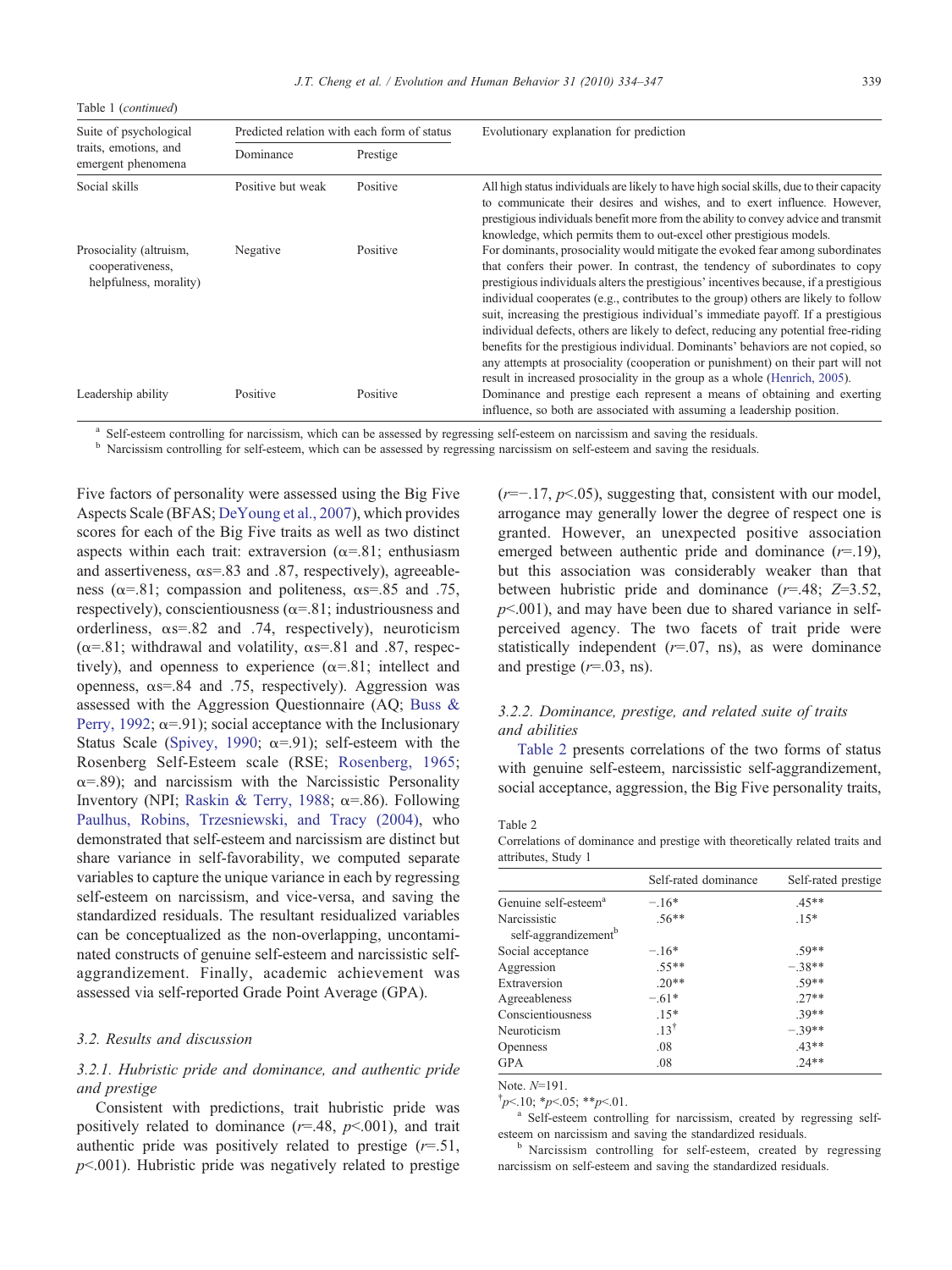and GPA. As predicted in [Table 1,](#page-4-0) dominance was negatively related to genuine self-esteem (controlling for narcissism) and social acceptance, and strongly positively related to narcissistic self-aggrandizement (controlling for self-esteem) and aggression; whereas prestige was strongly positively related to genuine self-esteem and social acceptance, and negatively to aggression. Also as predicted, a weak positive relation emerged between narcissistic self-aggrandizement and prestige, and a considerably stronger association emerged between narcissistic self-aggrandizement and dominance (rs=.15 vs. .56,  $Z=-4.55$ ,  $p<0.001$ ). Thus, although individuals high in narcissism may attain prestige—perhaps due to their strong sense of confidence and social popularity in short-term acquaintanceships [\(Paulhus & Morgan, 1997](#page-12-0))—they are far more likely to attain dominance. Alternatively, individuals who achieve both forms of high status may become narcissistic, but prestigious individuals may seek to suppress such tendencies to avoid impairing their interpersonal relationships with followers.

For the most part, dominance and prestige also showed predicted relations with the Big Five traits (see [Table 2](#page-5-0)). Prestigious individuals tended to be extraverted, agreeable, conscientious, emotionally stable, and open to experience. The positive association with openness, for which we had no prediction, may reflect the importance of intellectual curiosity and creativity as socially valued attributes among academically minded individuals (i.e., university students). In contrast, dominant individuals tended to be extraverted, disagreeable, and emotionally unstable (i.e., neurotic). Surprisingly, extraversion was less strongly associated with dominance than prestige, and dominant individuals were somewhat conscientious. These unexpected relations may be due to dominant individuals' propensity to selfinflate on these socially desirable traits emphasizing one's ability to command attention and experience achievement. However, the correlations with extraversion are further explicated by the more specific relations of dominance and prestige with the two sub-component aspects of extraversion: assertiveness and enthusiasm. Assertiveness was positively related to both dominance and prestige (rs=.46 and .56,  $ps<0.001$ ), whereas enthusiasm was positively related to prestige ( $r=0.45$ ,  $p<0.01$ ), but trended toward a negative relation with dominance  $(r=-.11, p=.13)$ . Previous research has demonstrated the importance of extraversion to status attainment (e.g., [Anderson et al., 2001; Judge et](#page-11-0) [al., 2002\)](#page-11-0), but the present findings add nuance to this association by highlighting the different aspects of extraversion that underlie it; both dominance and prestige depend on assertiveness and agency, but only prestige is also associated with enthusiasm and friendliness. Finally, as predicted, prestige was positively associated with, and dominance unrelated to, GPA, consistent with our expectation that academic achievement is valued among university students.

Overall, these results are consistent with the expectation that individuals high in dominance are self-aggrandizing and socially disliked group members who acquire influence through aggression, assertiveness, intimidation, and emotional volatility. In contrast, individuals high in prestige tend to be socially accepted, have genuine high self-esteem, and exhibit enthusiasm alongside their assertiveness, as well as conscientiousness, emotional stability, openness, and achievement. Both forms of high status are associated with narcissistic self-aggrandizement, but prestige less so. Thus, these results support our predictions, and provide evidence for the discriminant validity of dominance and prestige. Furthermore, the trait profiles of dominance and prestige that emerged largely replicate the trait profiles of hubristic and authentic pride found previously, consistent with the expectation that the two facets of pride—measured as dispositional traits—are differentially linked to these two cognitive and behavioral suites ([Tracy et al., 2009; Tracy &](#page-12-0) [Robins, 2007a](#page-12-0)).

A principal limitation of Study 1 is its reliance on selfreport measures of status. Although previous research suggests that individuals are generally accurate perceivers of their own social status ([Anderson, Srivastava, Beer,](#page-11-0) [Spataro, & Chatman, 2006](#page-11-0)), other studies suggest that the tendency to overestimate one's positive traits is prevalent [\(Taylor & Brown, 1988](#page-12-0)). Furthermore, pride-prone individuals may be particularly vulnerable to such biases, possibly leading to artificial inflation of the key correlations of interest. Thus, in Study 2, we assessed status via peer reports.

# 4. Study 2

To capture the perceived distribution of status and abilities, which are more deterministic of status dynamics than individuals' own perceptions of their social rank, in Study 2 we asked peers to rate the status and abilities of group members. In previous studies that have measured group members' perceptions of the distribution of dominance and prestige within the group (e.g., [Reyes-Garcia et](#page-12-0) [al., 2008; von Rueden, Gurven, & Kaplan, 2008\)](#page-12-0), both forms of status were assessed via single items, which, for prestige, asked participants to "list the names of all the important people" or decide whether each group member "is wellrespected." As these researchers noted, these brief measures may capture overall high status or official leadership, rather than prestige (see [Reyes-Garcia et al., 2008](#page-12-0)). The present research is thus the first to use an empirically validated, multi-item scale developed based on factor analytic techniques to assess peer-perceptions of dominance and prestige. Study 2 also extends Study 1 by sampling individuals from naturalistic social groups: university-level varsity athletic teams. Athletic teams provide an ideal context for this research because teammates are long-term group members who spend an extensive amount of time together, making them well suited to serve as peer-raters on a variety of domains. In addition, team members typically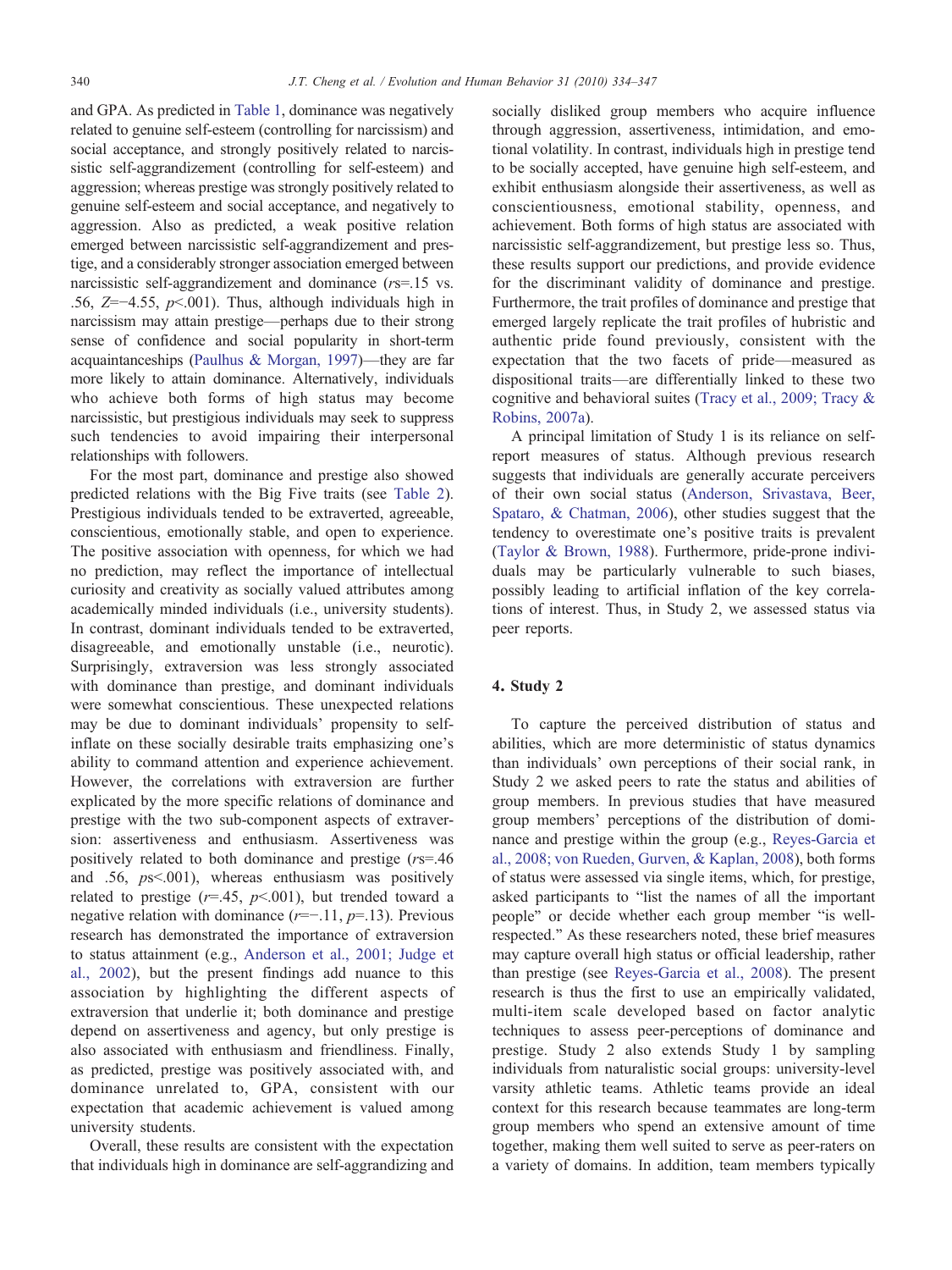agree about the skills most important to the team's success (i. e., athletic skill and ability), so assessing perceptions of whether teammates possess such skills allows us to test predictions about the role of peer-perceived expertise in the attainment of prestige.

# 4.1. Method

#### 4.1.1. Participants and procedure

Ninety-one male athletes from four university-level varsity athletic teams (baseball,  $n=33$ ; soccer,  $n=19$ ; volleyball,  $n=13$ ; rugby,  $n=26$ ) completed questionnaires in exchange for a lump-sum payment to the team. All participants were members of the team for at least 4 months, allowing sufficient time for acquaintanceships to develop and status relationships to stabilize. Participants provided self-reports on personality and emotional dispositions, and rated five randomly selected teammates on dominance, prestige, and theoretically relevant traits and abilities. Participants were instructed to complete the questionnaires privately and avoid discussing the study with teammates prior to its completion.

# 4.2. Measures

# 4.2.1. Self-reports

As in Study 1, trait hubristic and authentic pride were assessed with the Hubristic and Authentic Pride-Proneness scales ( $\alpha$ s=.88 and .78); aggression, with the AQ ( $\alpha$ =.89); social acceptance, with the Inclusionary Status Scale ( $\alpha$ =.78); self-esteem, with the RSE ( $\alpha$ =.84); and narcissism, with the NPI ( $\alpha$ =.86). Genuine self-esteem and narcissistic self-aggrandizement scales were again computed by regressing self-esteem on narcissism, and vice-versa, and saving the standardized residuals. Big Five personality traits were assessed with the 44-item Big Five Inventory (BFI; [John,](#page-12-0) [Donahue, & Kentle, 1991\)](#page-12-0), with scales measuring extraversion ( $\alpha$ =.84), agreeableness ( $\alpha$ =.81), conscientiousness ( $\alpha$ =.79), neuroticism ( $\alpha$ =.74), and openness to experience  $(\alpha = 76)$ . Agency and communion were assessed with eight items selected from the Revised Interpersonal Adjective Scales ([Wiggins, Trapnell, & Phillips, 1988\)](#page-13-0); these were the four items at each pole of the two major axes: "self-assured," "assertive," "self-confident," "dominant," "timid," "unauthoritative," "shy," and "unaggressive" (combined to form an agency scale, with the latter four items reversescored;  $\alpha$ =.85) and "softhearted," "tender," "gentlehearted," "tenderhearted," "hardhearted," "unsympathetic," "coldhearted," and "warmthless" (combined to form a communion scale, with the latter four items reverse-scored;  $\alpha$ =.89). GPA was again assessed to index academic achievement.

#### 4.2.2. Peer-reports

After completing all self-ratings, participants were told: "You will now be asked to provide your impressions and feelings about other members of your team… Think about this particular person as you are providing your responses." For each target, participants were presented with the eightitem dominance and nine-item prestige scales, reworded to refer to a peer (see Supplementary Materials). Internal consistency αs were .88 and .85 for peer-rated dominance and prestige, respectively, and inter-rater  $\alpha$ s were .78 and .84, respectively. These high levels of inter-rater agreement suggest that individuals were able to reach consensus regarding their peers' dominance and prestige.

Judges also completed the Self-Attributes Questionnaire [\(Pelham & Swann, 1989\)](#page-12-0) for each target, in which they were instructed to: "Rate your impressions about the activities and abilities of this particular person… relative to other members of your group." We added several traits to the original questionnaire to assess, in total: intellectual ability (inter-rater  $\alpha$ =.74), social skills ( $\alpha$ =.78), athletic ability ( $\alpha$ =.70), leadership ability ( $\alpha$ =.80), altruism ( $\alpha$ =.55), cooperativeness ( $\alpha$ =.59), helpfulness ( $\alpha$ =.55), ethicality ( $\alpha$ =.55), and morality ( $\alpha$ =.45). Participants were also asked to indicate the likelihood that they would approach each of the five targets for advice in the following domains: school ( $\alpha$ =.59), family ( $\alpha$ =.37), friends ( $\alpha$ =.41), romantic partners ( $\alpha$ =.38), work ( $\alpha$ =.44), sports ( $\alpha$ =.55), and the target's area of expertise ( $\alpha$ =.48). The low inter-rater agreement on these items likely reflects the fact that idiosyncratic factors such as friendships play an important role in determining who is sought for advice. However, the fact that any consensus emerged points to the importance of some underlying psychological construct in determining an individual's "advisorliness." To index each target's overall perceived advice-giving ability, we aggregated ratings across the seven domains (internal consistency  $\alpha = .87$ ; inter-rater  $\alpha = .61$ ).

## 4.3. Results and discussion

# 4.3.1. Hubristic pride and dominance, and authentic pride and prestige

Hierarchical linear models (see Supplementary Materials for model description) were estimated to account for the nesting of peer-ratings of dominance and prestige within perceivers and targets ([Bryk & Raudenbush, 1992\)](#page-11-0). As predicted, hubristic pride was positively related to dominance,  $b=36$ ,  $z=3.03$ ,  $p<01$ , whereas authentic pride was unrelated to dominance,  $b=0.01$ ,  $z=0.06$ , ns. In contrast, authentic pride was positively related to prestige,  $b=33$ ,  $z=2.21$ ,  $p<.05$ , but hubristic pride was unrelated to prestige,  $b=-.01$ ,  $z=-.14$ , ns. Thus, replicating Study 1's findings based on self-ratings of status, individuals higher in hubristic pride also attained higher dominance in the eyes of their peers, and those higher in authentic pride attained higher peer-rated prestige. It is noteworthy that the unexpected weak positive relation between authentic pride and dominance that emerged in Study 1 did not emerge here, when dominance was based on peer-, rather than selfperceptions. Consistent with Study 1, the two facets of trait pride were statistically independent  $(r=-.01)$ , as were dominance and prestige (with team membership partialed;  $b=-.09$ ,  $z=-1.37$ , ns).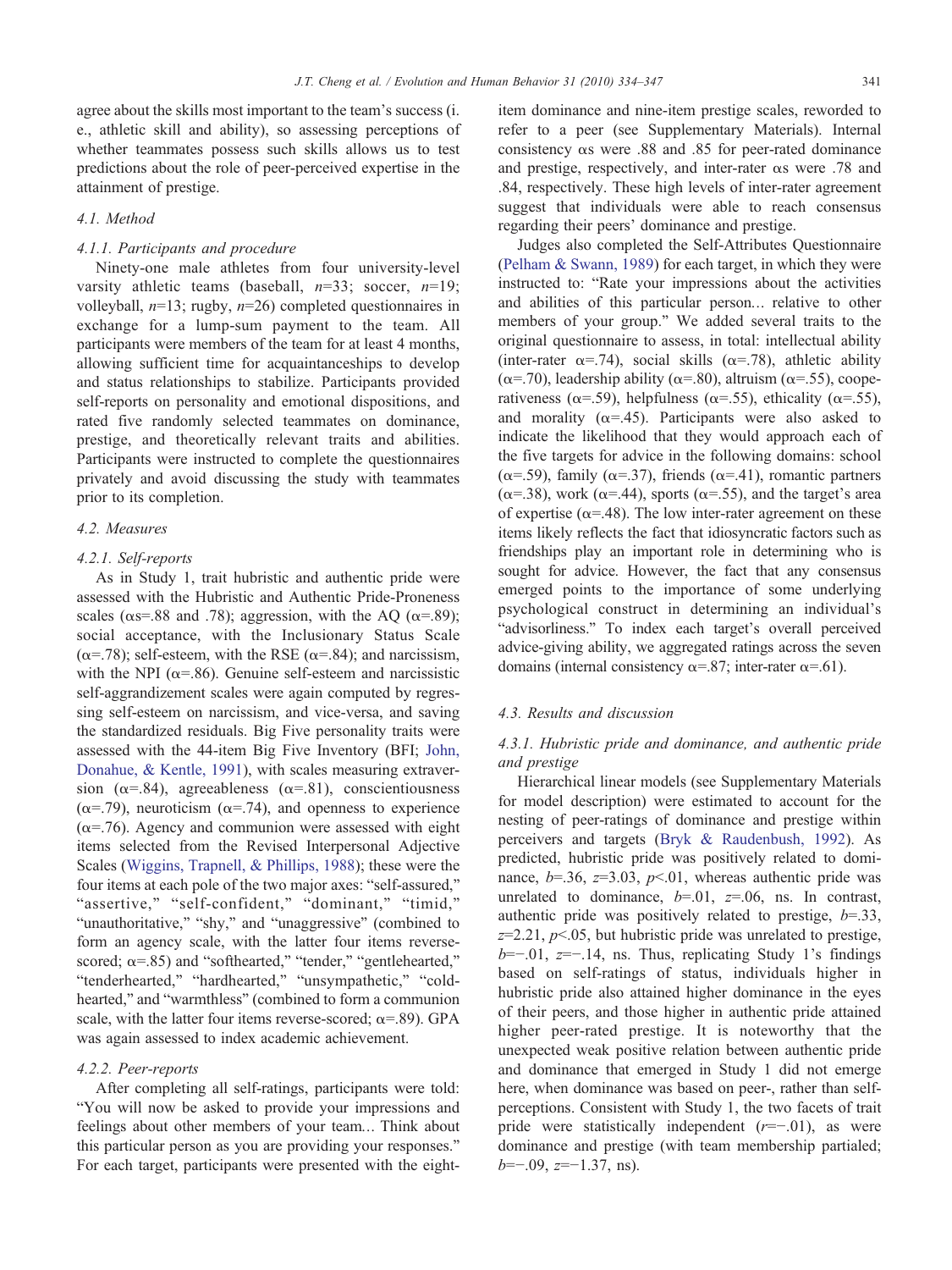## 4.3.2. Dominance, prestige, and related suite of traits and abilities

Replicating Study 1 and consistent with predictions, dominance was positively related to narcissistic selfaggrandizement, aggression, extraversion, and disagreeableness, and prestige was positively related to genuine selfesteem, social acceptance, and conscientiousness (see Table 3). These patterns of correlations with extraversion and conscientiousness are more consistent with our predictions than those that emerged in Study 1, likely due to the use of peer-, rather than self-, ratings to measure status, and the more reliable and repeatedly validated measure of the Big Five traits (the BFI, instead of the BFAS used in Study 1). Also diverging from Study 1 but consistent with predictions was the null relation between narcissistic self-aggrandizement and prestige. Thus, though narcissists may sometimes tend to view themselves as prestigious, they are not viewed this way by other group members. As predicted, neuroticism was unrelated to dominance but showed a negative trend with prestige. In contrast to Study 1, no significant associations emerged for openness to experience, perhaps because creativity and intellectual curiosity are less valued among varsity athletes, who, here, were evaluating the social

Table 3

Correlations of peer-rated dominance and prestige with theoretically related traits, attributes, and competencies, Study 2

|                                                  | Peer-rated dominance | Peer-rated prestige |
|--------------------------------------------------|----------------------|---------------------|
| Self-rated traits and attributes                 |                      |                     |
| Genuine self-esteem <sup>a</sup>                 | $-.03$               | $.24*$              |
| Narcissistic<br>self-aggrandizement <sup>b</sup> | $.22*$               | .17                 |
| Social acceptance                                | .08                  | $.29**$             |
| Aggression                                       | $.35**$              | .03                 |
| Extraversion                                     | $.29**$              | .12                 |
| Agreeableness                                    | $-.39**$             | .15                 |
| Conscientiousness                                | $-.13$               | $.23*$              |
| Neuroticism                                      | $-.02$               | $-.15$              |
| <b>Openness</b>                                  | .13                  | .10                 |
| Agency                                           | $.46**$              | $.39**$             |
| Communion                                        | $-.12$               | .05                 |
| <b>GPA</b>                                       | $-.15$               | $.19^{\dagger}$     |
| Peer-rated abilities                             |                      |                     |
| Advice-giving                                    | .12                  | $.56**$             |
| <b>Intellectual</b>                              | $-.06$               | $.37**$             |
| Athletic                                         | $.29**$              | $.57**$             |
| Social skills                                    | $.19^{\dagger}$      | $.71**$             |
| Altruism                                         | $-.36**$             | $.36**$             |
| Cooperativeness                                  | $-.54**$             | $.33**$             |
| Helpfulness                                      | $-.38**$             | $.39**$             |
| Ethicality                                       | $-.41**$             | $.26**$             |
| Morality                                         | $-.32**$             | $.31**$             |
| Leadership                                       | $.40**$              | $.73**$             |

 $N=91$ .

 $\uparrow p < 10; \uparrow p < 05; \uparrow \uparrow p < 01.$ 

<sup>a</sup> Self-esteem controlling for narcissism, created by regressing selfesteem on narcissism and saving the standardized residuals.<br><sup>b</sup> Narcissism controlling for self-esteem, created by regressing

narcissism on self-esteem and saving the standardized residuals.

status of individuals they knew largely in an athletic-team context. In general, the pattern of correlations found here, based on peer-reports of status, replicates that found in Study 1 using self-reports of status.

Also as predicted, both dominance and prestige were positively associated with agency. The relation between dominance and communion was in the predicted negative direction, although we did not find the predicted positive relation between prestige and communion  $(r=.05, \text{ ns})$ . Replicating Study 1, GPA was positively related to prestige, and unrelated to dominance.

To further explore the suite of characteristics that underlie each form of status, we next examined their correlations with peer-ratings of expertise and advice-giving ability. As predicted, individuals perceived as prestigious were viewed as capable advice-providers, and as intellectually, athletically, and socially competent (see Table 3). They were also viewed as altruistic, cooperative, helpful, ethical, and moral, consistent with the expectation that prestigious individuals must demonstrate prosociality. In contrast, dominance was not significantly related to perceived advice-giving abilities, or intellectual or social skills, and was negatively related to all prosocial tendencies assessed. Somewhat surprisingly, individuals high in dominance were perceived as athletically talented; however the association between athletic skills and prestige  $(r=.57)$ was significantly stronger than that with dominance  $(r=29;$  $Z=2.28$ ,  $p<05$ ). Nonetheless, this finding suggests that some level of athletic competence may be necessary to attain either form of status in the context of an athletic team, but is most central to prestige-based status. Finally, as expected, both dominance and prestige were positively correlated with leadership ability, suggesting that both forms of status represent a means of obtaining and exerting influence.

Overall, the findings of Study 2 are consistent with our predictions, and with findings from Study 1. Individuals high in dispositional hubristic pride attained greater dominance within their social group, whereas individuals high in dispositional authentic pride attained greater prestige. Dominance and prestige also were characterized by divergent profiles of personality traits, prosocial tendencies, and abilities. The consistency of findings across studies, obtained using different methods and samples, indicates the robustness of these effects, and suggests that findings from Study 1 are not likely to be artifacts of self-perceived biases or shared method variance.

# 5. General discussion

The goal of this research was to extend prior theoretical work hypothesizing two distinct avenues of human status, one rooted in dominance and the other in prestige—by deriving and testing predictions about the emotions, personality traits, social tendencies, and competencies that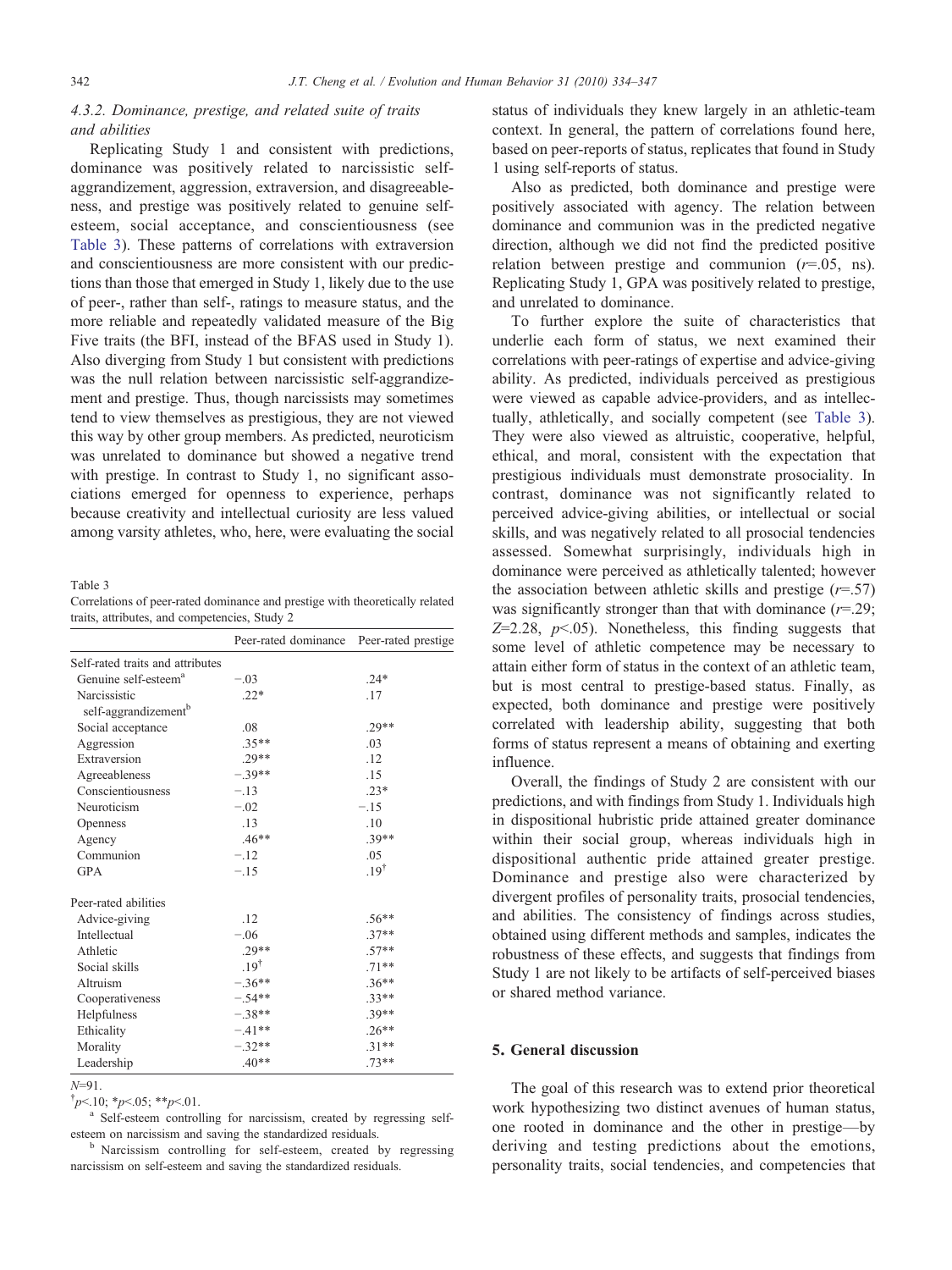underpin each of these status strategies. As a result, this research establishes a tentative link between two previously independent research programs: the evolutionary foundations of human status and the psychology of pride. Prior research on pride, also using undergraduates, has revealed two psychologically distinct forms of pride, which differ at both the state (i.e., momentary emotional response to an event) and trait (chronic, dispositional tendency to experience a particular emotion) levels. This previous work also demonstrated that both the chronic and momentary experience of each form of pride (i.e., trait and state hubristic and authentic pride) are associated with distinct personality dispositions. In the present research, using both self-and peer-reports of status, and assessing status as a dispositional trait and within the context of a specific social group, we found that individuals high in dispositional hubristic pride tend to view themselves, and be viewed by their peers, as dominant, whereas individuals high in dispositional authentic pride tend to view themselves and be viewed by peers as prestigious. We also found converging support across studies for the predicted suites of traits and abilities underlying dominance and prestige. Dominant individuals tend to be narcissistic, aggressive, extraverted, disagreeable, and agentic. In contrast, prestigious individuals tend to have high genuine self-esteem and be conscientious, socially accepted, agentic, intelligent, prosocial, and capable advisors.

In addition to providing the first empirical support for the predictions linking the two forms of status with the two facets of dispositional pride, as well as distinct personality traits, social skills, and competencies, our findings extend previous research in several ways. First, only a few previous studies have examined the determinants of dominance and prestige. In general, our findings replicate those of [Buttermore \(2006\), Johnson and colleagues \(2007\),](#page-11-0) [and von Rueden and colleagues \(2008\)](#page-11-0) in demonstrating distinct trait profiles for the two forms of status. However, the present research extends these previous studies by showing that dominance and prestige are associated with distinct, theoretically predicted personality profiles even when status is assessed using peer- rather than selfperceptions, and when dominance and prestige are measured using reliable, validated scales. This contribution is particularly important because an individual's social status, perhaps more than any other trait, is more validly assessed by asking his/her peers, given that status is the amount of influence conferred by group members. Furthermore, the use of peer-reports allows us to eliminate the possibility that differences in the personality profiles of dominant and prestigious individuals are due to socially desirable responding or other sources of shared method variance. Thus, our findings provide compelling evidence that: (a) dominance and prestige represent distinct ways of attaining and maintaining status in naturalistic groups; (b) the attainment of dominance versus prestige is associated with distinct sets of emotions and traits, and the two pride

dispositions are key components of these broader suites; and (c) personality traits, social skills, and abilities are strongly related to who attains social status and, more specifically, which form of status is attained.

More broadly, by demonstrating that dominance and prestige are distinct status-attainment behavioral strategies that can be reliably assessed from group members, this research provides some of the clearest empirical support for Henrich and Gil-White's (2001) conceptualization of group hierarchies. As a result, these findings have several implications for the literature on social status. First, they suggest that when researchers studying leadership, power, and status ask questions about the traits and behaviors that promote status, they should make the clarification: Which kind of status? Previous studies have defined status as general influence ([Anderson & Kilduff, 2009; Littlepage,](#page-11-0) [Schmidt, Whisler, & Frost, 1995\)](#page-11-0), importance [\(Reyes-Garcia](#page-12-0) [et al., 2008](#page-12-0)), leadership [\(Brunell et al., 2008; Judge et al.,](#page-11-0) [2002\)](#page-11-0), toughness [\(Weisfeld & Beresford, 1982](#page-12-0)), or respect [\(Hardy & Van Vugt, 2006\)](#page-11-0), and, not surprisingly, have yielded discrepant and sometimes incompatible conclusions. Based on the present findings, researchers might fruitfully return to this previous literature and examine whether the status assessed was akin to dominance or prestige; this distinction may account for the divergent results that have emerged. For example, several studies have found that agreeableness and prosociality are unrelated to status [\(Anderson et al., 2001; Judge et al., 2002](#page-11-0)), but others have shown that individuals who behave altruistically enjoy higher status (Hardy & [Van Vugt, 2006; Willer, 2009](#page-11-0)). The present research demonstrates that agreeableness is negatively related to dominance but positively related to prestige, thereby qualifying Anderson and colleagues' (2001) conclusion that "being nice, warm, and kind" does not lead to higher status. These traits clearly do matter in prestige-based contexts.

Second, our findings also shed light on longstanding debates about the role of narcissism and self-esteem in the attainment of status. Several studies have shown that narcissists emerge as leaders in social groups ([Brunell et](#page-11-0) [al., 2008; Rosenthal & Pittinsky, 2006](#page-11-0)), but others have shown that narcissists have poor leadership skills and are disliked by their peers [\(Harms, Wood, & Roberts, 2009\)](#page-12-0). The present findings suggest that narcissism, and hubristic pride, may promote status largely by increasing dominance, which does not require respect or social acceptance. In fact, previous studies suggesting that narcissism promotes aggression, particularly in response to ego-threats ([Baume](#page-11-0)[ister, Smart, & Boden, 1996; Bushman & Baumeister, 1998;](#page-11-0) [Donnellan, Trzesniewski, Robins, Moffitt, & Caspi, 2005](#page-11-0)), are consistent with the present findings of an association between narcissism and dominance. Similarly, our research adds nuance to the previously noted association between self-esteem and high status. [Leary and colleagues \(1995\)](#page-12-0) have argued that self-esteem functions as a "sociometer," informing individuals of their relative status within a group,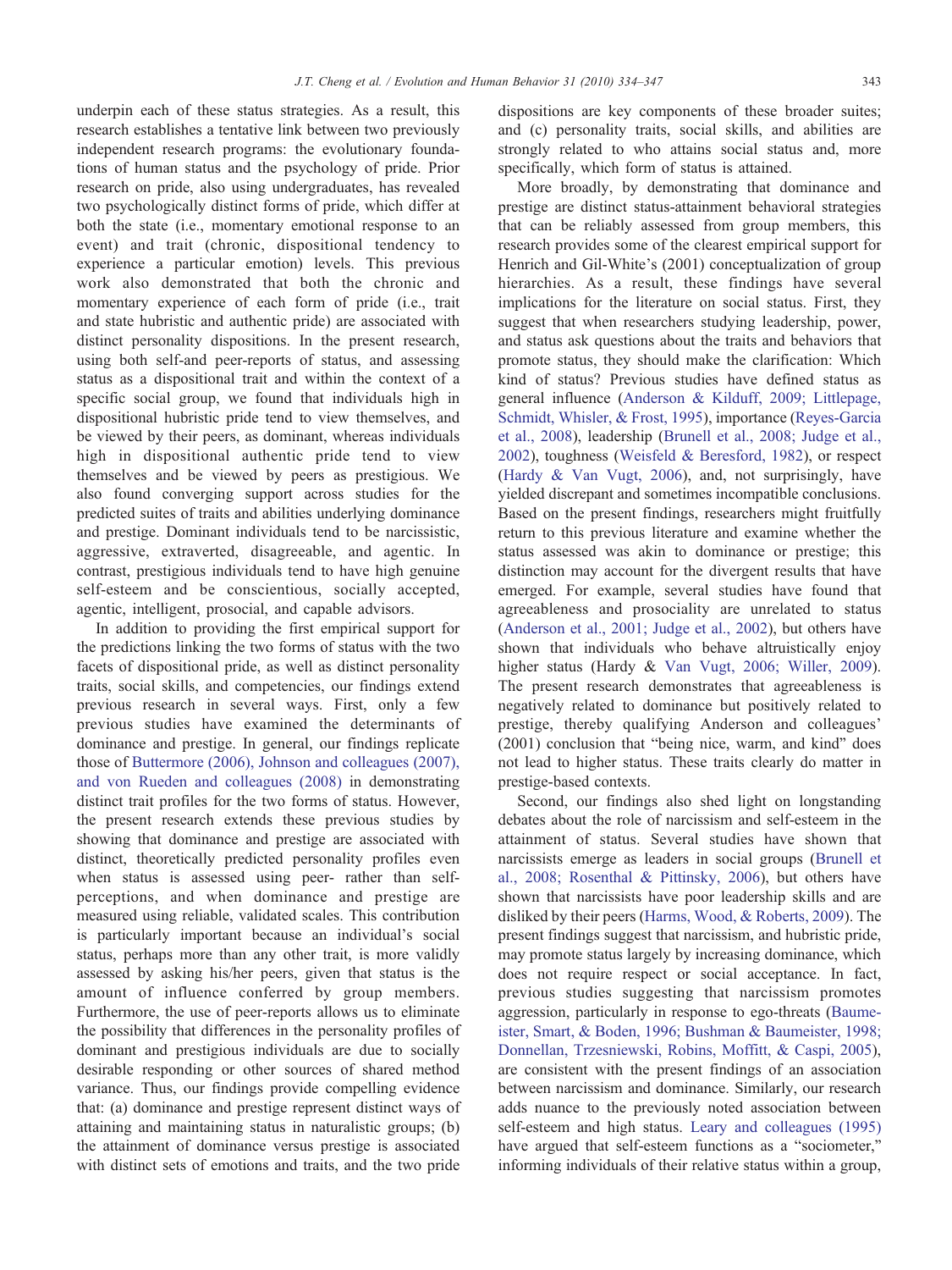and motivating the behaviors needed to maintain an acceptable level of status and group inclusion. Given the positive association between self-esteem and prestige, and the negative association between genuine self-esteem (controlling for shared variance with narcissism) and dominance, it is likely that self-esteem serves this informational function regarding prestige hierarchies, in particular. In fact, previous research has demonstrated that genuine self-esteem—controlling for narcissism—tends to be negatively associated with the anti-social and aggressive behaviors typical of dominant leaders [\(Donnellan et al.,](#page-11-0) [2005; Paulhus et al., 2004\)](#page-11-0). This is consistent with Barkow's (1975) account of self-esteem as an evolved adaption for monitoring one's current level of prestige, and may help explain Leary and colleagues' finding that high social acceptance (i.e., being well-liked) and high agency are both critical to the maintenance of self-esteem ([Leary,](#page-12-0) [Cottrell, & Phillips, 2001](#page-12-0)). However, these studies have sampled predominantly North American populations, so future research is needed to examine the consequences of narcissism and self-esteem for status attainment in other populations.

Finally, while supporting the argument of [Barkow](#page-11-0) [\(1975\)](#page-11-0) that prestige-based hierarchies are distinct from fear-based hierarchies, the present research also raises questions for Barkow's contention that all human social hierarchies are prestige-based, having evolved (or "exapted") from earlier dominance hierarchies seen in other animals. Barkow suggested that as species "ascend the phylogenetic scale," status relations based purely on threat of force and appeasement become untenable, so such relations should not be found in human societies (p. 553). The present findings suggest that, in fact, human social status is characterized by both dominance and prestige, and both kinds of leaders are viewed by group members as agentic and capable of leadership. Those pursuing influence via prestige, rooted in admiration, may coexist in social groups with individuals competing for dominance, who rely on threat, coercion, and fear; and both sets of individuals may directly compete with each other for leadership and power. Humans may be unique in that merit-based institutional positions endowed with control of costs and benefits, such as president and CEO, can evoke either dominance-or prestige-based social strategies, or both simultaneously.

#### 5.1. Limitations and future directions

One limitation of this research is that the correlational nature of both studies prevented us from directly addressing questions of causality—whether the experience of each facet of pride promotes behaviors that lead to a reputation of dominance or prestige. However, given that the impact of each facet of pride on status likely occurs over time (i.e., leadership reputations are shaped over many experiences), these causal relations may be difficult to assess experimentally. It is not clear that a one-time experience of hubristic pride would lead to perceptions of dominance—but this is an important question for future research. Recent studies suggest that experimentally manipulated, state experiences of hubristic versus authentic pride have divergent effects on prejudicial beliefs and behaviors, indicating that these emotional experiences may elicit concurrent dominance and prestige-oriented interpersonal behaviors (i.e., state hubristic pride promotes hostility and outgroup derogation, whereas state authentic pride promotes outgroup favoritism; [Ashton-James &](#page-11-0) [Tracy, 2009\)](#page-11-0). Thus, one of the most important future directions for this research is to directly test the causal model suggested by our theoretical account.

A second limitation of the present research is its reliance on North American undergraduates, especially given evidence for the psychological peculiarity of such samples [\(Henrich, Heine, and Norenzayan, in press\)](#page-12-0). In addition, Study 2 was limited in its reliance on an all-male sample. It is thus particularly important that future studies seek to replicate these findings in diverse human populations, and include both genders, to examine whether the effects found here are indicative of universal human adaptations.

That said, it is worth noting that some elements of the broader theory from which this investigation derives have already been verified in diverse populations. [Tracy and](#page-12-0) [Matsumoto \(2008\)](#page-12-0) found that the pride nonverbal expression is spontaneously displayed in response to success across 36 nations that differ widely along important dimensions, including individualism vs. collectivism ([Hof](#page-12-0)[stede, 2001](#page-12-0)), secular–rational vs. traditional, and survival vs. self-expression [\(Inglehart & Norris, 2003](#page-12-0)). [Tracy and](#page-12-0) [Robins \(2008\)](#page-12-0) found that this same expression is reliably recognized across highly diverse populations, including one small-scale society in Burkina Faso. Other recent efforts suggest that these pride displays are implicitly associated with high status, both in individuals living on one of the outer islands in Fiji and Canadian university students [\(Shariff & Tracy, 2009; Tracy, Shariff, Zhao, & Henrich, in](#page-12-0) [prep\)](#page-12-0). Finally, in an anthropological study from a highly egalitarian population of forager-horticulturalists in the Bolivian Amazon (the Tsimane), [von Rueden and collea](#page-12-0)[gues \(2008\)](#page-12-0) found support for the basic prestige-dominance distinction consistent with broad ethnographic evidence summarized by [Henrich and Gil-White \(2001\)](#page-12-0) and suggesting the existence of both prestige and dominance in small-scale human societies.

At the same time, alternative theoretical accounts for these data remain plausible. It is possible, for example, that the two dispositional pride facets are adaptations to selection pressures other than the need to maintain dominance and prestige. Hubristic pride may have evolved to facilitate mating; given evidence that narcissistic men tend to have multiple partners and more unrestricted sexual relationships ([Reise & Wright, 1996; Rhodewalt &](#page-12-0) [Eddings, 2002](#page-12-0)), hubristic pride may motivate the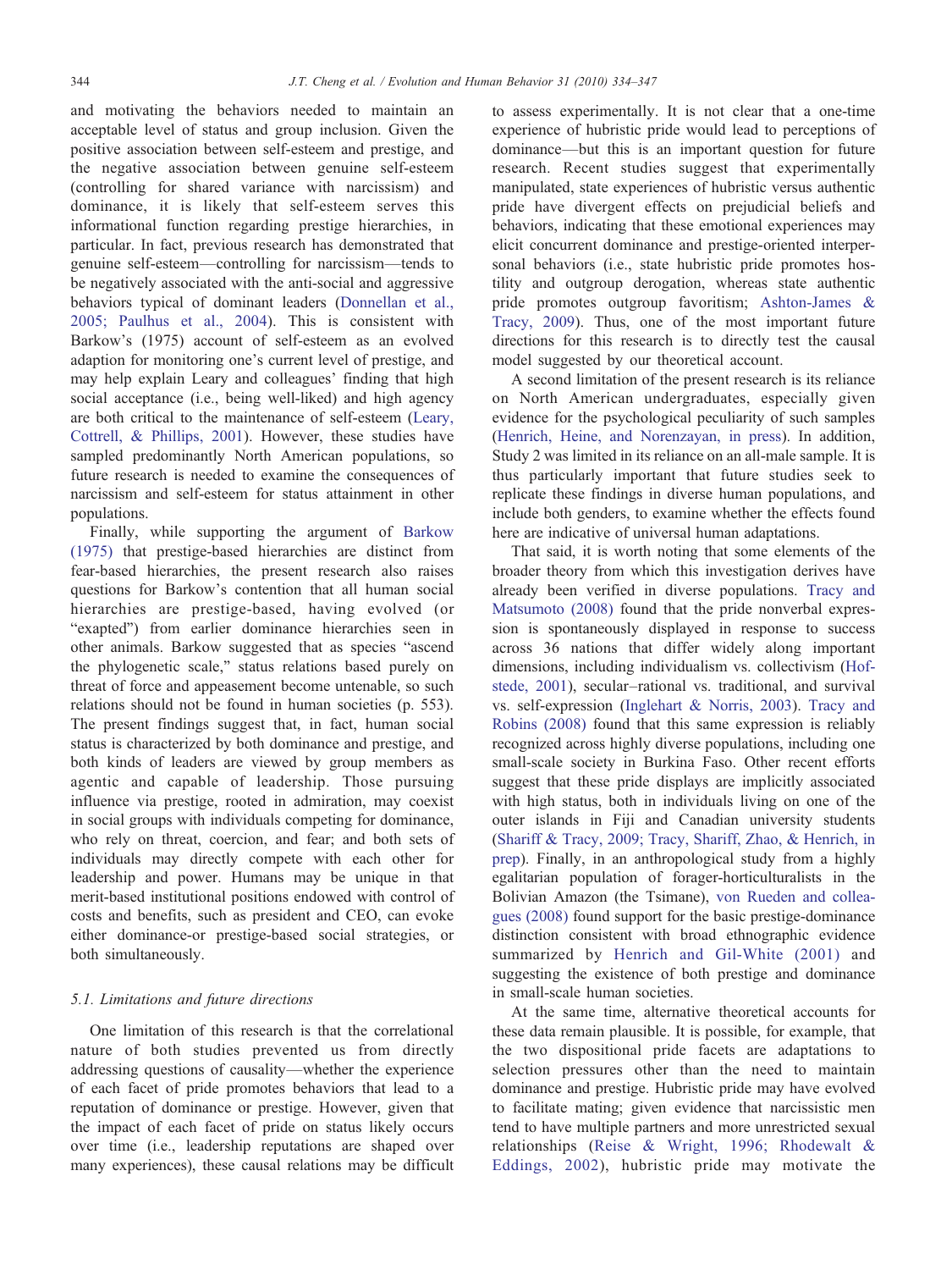<span id="page-11-0"></span>acquisition of sexual partners, promoting increased reproductive fitness—at least in men. Similarly, authentic pride may have evolved for the more superordinate function of promoting positive interpersonal relationships, or "getting along," with its associated gain in prestige merely a byproduct. Nonetheless, we view the account presented here, based on the [Henrich and Gil-White \(2001\)](#page-12-0) model, as the most parsimonious and compelling explanatory account of pride's two facets.

Given that the present research was limited to long-term groups where status dynamics are fairly solidified, another important future direction is to examine the early formation of dominance and prestige hierarchies. In such contexts, initial judgments of traits such as intelligence and competence (prestige cues) may be misled by more noticeable traits, such as extraversion or (low) shyness [\(Paulhus & Morgan, 1997\)](#page-12-0). If these more apparent traits are mistaken for indicators of prestige, the relation between authentic pride and prestige may be attenuated in early group formation. Indeed, recent research has found that highly agentic individuals, even those lacking competence, can attain influence by appearing competent in newly acquainted groups (Anderson & Kilduff, 2009), where they are presumably assumed to be prestigious (this research measured only generalized status).

In conclusion, the present research provides the first evidence that the two facets of pride might have arisen from the need to attain dominance and prestige, and that these two forms of status represent distinct avenues to social influence, associated with divergent personality and behavioral profiles.

# Acknowledgments

We are grateful to the Social Sciences Research Council of Canada (File #s 766-2007-0814 and 410-2006-1593) and the Michael Smith Foundation for Health Research [CI-SCH-01862 (07-1)] for supporting this research. We also thank Jeremy Biesanz for his helpful comments on an earlier version of the manuscript and assistance with statistical analyses.

# Appendix A. Supplementary data

Supplementary data associated with this article can be found, in the online version, at doi:10.1016/j. evolhumbehav.2010.02.004.

#### References

- Ames, D. R., & Flynn, F. J. (2007). What breaks a leader: The curvilinear relation between assertiveness and leadership. Journal of Personality and Social Psychology, 92(2), 307−324.
- Anderson, C., & Berdahl, J. L. (2002). The experience of power: Examining the effects of power on approach and inhibition tendencies. Journal of Personality and Social Psychology, 83(6), 1362−1377.
- Anderson, C., & Kilduff, G. J. (2009). Why do dominant personalities attain influence in face-to-face groups? The competence-signaling effects of trait dominance. Journal of Personality and Social Psychology, 96(2), 491−503.
- Anderson, C., John, O. P., Keltner, D., & Kring, A. M. (2001). Who attains social status? Effects of personality and physical attractiveness in social groups. Journal of Personality and Social Psychology, 81(1), 116−132.
- Anderson, C., Srivastava, S., Beer, J. S., Spataro, S. E., & Chatman, J. A. (2006). Knowing your place: Self-perceptions of status in face-to-face groups. Journal of Personality and Social Psychology, 91(6), 1094−1110.
- Ashton-James, C. E., & Tracy, J. L. (2009). Pride and prejudice: The distinct effects of authentic and hubristic pride on outgroupbias and discrimination. Manuscript submitted for publication.
- Bales, R. F. (1950). Interaction Process Analysis. Cambridge.
- Barkow, J. H. (1975). Prestige and culture: A biosocial interpretation. Current Anthropology, 16(4), 553−572.
- Berger, J., Rosenholtz, S. J., & Zelditch, M. (1980). Status organizing processes. Annual Review of Sociology, 6, 479−508.
- Baumeister, R., Smart, L., & Boden, J. (1996). Relation of threatened egotism to violence and aggression: The dark side of high self-esteem. Psychological Review, 103(1), 5−33.
- Boehm, C. (1993). Egalitarian society and reverse dominance hierarchy. Current Anthropology, 34, 227−254.
- Brunell, A. B., Gentry, W. A., Campbell, W. K., Hoffman, B. J., Kuhnert, K. W., & DeMarree, K. G. (2008). Leader emergence: The case of the narcissistic leader. Personality and Social Psychology Bulletin, 34(12), 1663−1676.
- Bryk, A. S., & Raudenbush, S. W. (1992). Hierarchical linear models: Applications and data analysis methods. Thousand Oaks, CA: Sage Publications Inc.
- Buss, A. H., & Perry, M. (1992). The aggression questionnaire. Journal of Personality and Social Psychology, 63(3), 452−459.
- Bushman, B., & Baumeister, R. (1998). Threatened egotism, narcissism, self-esteem, and direct and displaced aggression: Does self-love or selfhate lead to violence? Journal of Personality and Social Psychology, 75, 219−229.
- Buttermore, N. (2006). Distinguishing dominance and prestige: Validation of a self-report scale. Poster presented at the Human Behavior and Evolution Society's 18th Annual Meeting. Philadelphia, Pennsylvania.
- Chance, M. R. A., & Jolly, C. J. (1970). Social groups of monkeys, apes and man. London: Jonathan Cape.
- Cosmides, L., & Tooby, J. (2000). Evolutionary psychology and the emotions. In M. Lewis, & J. M. Haviland-Jones (Eds.), Handbook of emotions (2nd ed., pp. 91−115). New York: Guilford.
- Cowlishaw, G., & Dunbar, R. I. M. (1991). Dominance rank and mating success in male primates. Animal Behaviour, 41(6), 1045−1056.
- DeYoung, C. G., Quilty, L. C., & Peterson, J. B. (2007). Between facets and domains: 10 aspects of the Big Five. Journal of Personality and Social Psychology, 93(5), 880−896.
- Donnellan, M., Trzesniewski, K., Robins, R., Moffitt, T., & Caspi, A. (2005). Low self-esteem is related to aggression, antisocial behavior, and delinquency. Psychological Science, 16(4), 328−335.
- Dweck, C. S. (1999). Self-theories: Their role in motivation, personality, and development. New York, NY: Psychology Press.
- Ellis, L. (1995). Dominance and reproductive success among nonhuman animals: A cross-species comparison. Ethology and Sociobiology, 16(4), 257−333.
- Fried, M. H. (1967). The evolution of political society: An essay in political anthropology. New York: Random House.
- Gilbert, P., Price, J., & Allan, S. (1995). Social comparison, social attractiveness and evolution: How might they be related? New Ideas in Psychology, 13(2), 149−165.
- Hardy, C. L., & Van Vugt, M. (2006). Nice guys finish first: The competitive altruism hypothesis. Personality and Social Psychology Bulletin, 32(10), 1402−1413.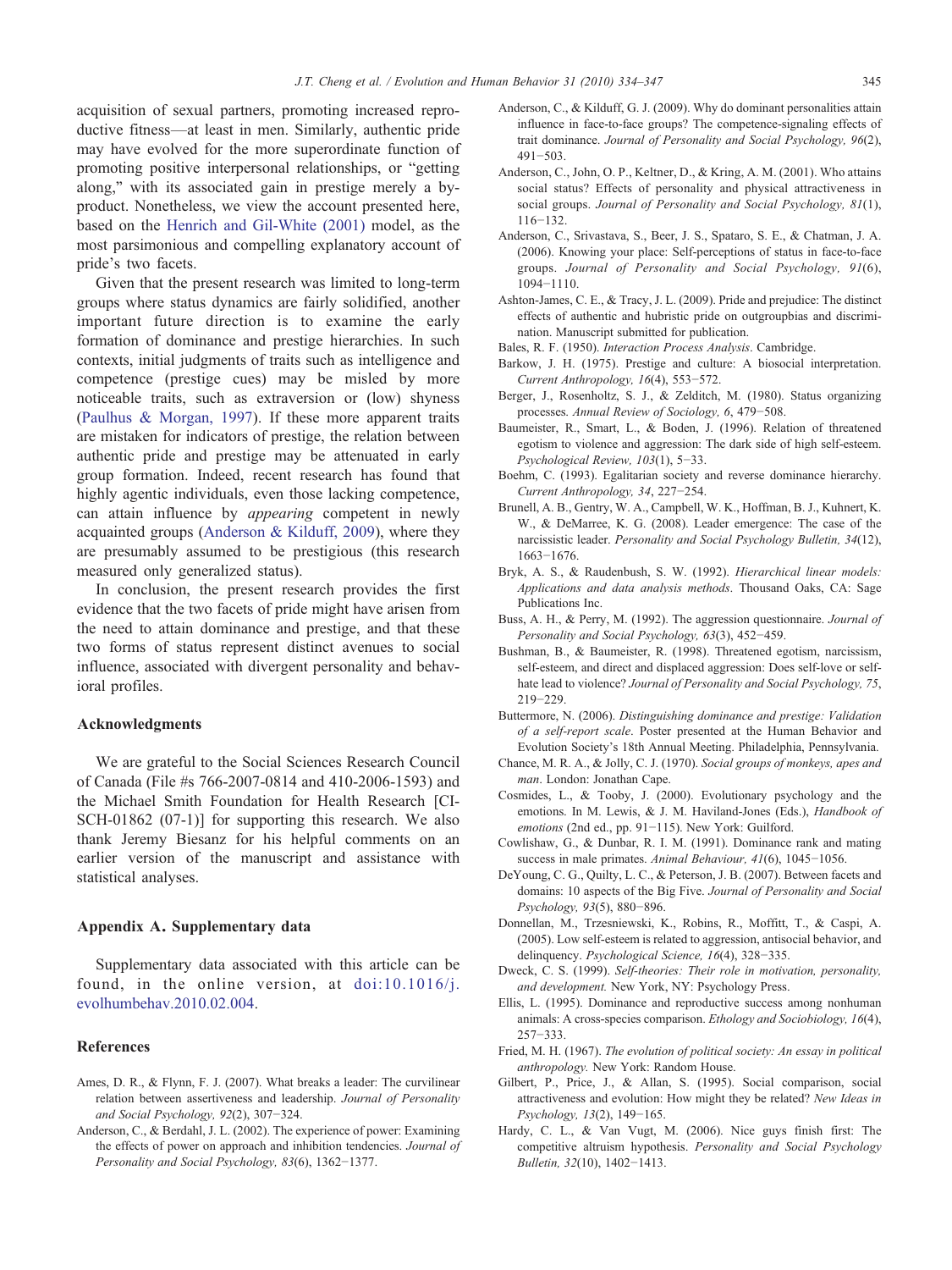- <span id="page-12-0"></span>Harms, P. D., Wood, D., & Roberts, B. W. (2009). The role of selfenhancement in leadershipappraisals, performance outcomes, and groupcohesiveness. Under review.
- Hart, D., & Matsuba, M. K. (2007). The development of pride and moral life. In J. L. Tracy, R. W. Robins, & J. P. Tangney (Eds.), The self-conscious emotions: Theory and research (pp. 114−133). New York, NY: Guilford Press.
- Henrich, J. (September, 2005). Why big men are generous. Pattern and Process in Cultural EvolutionLecture conducted at the meeting of Centre for the Evolutionary Analysis of Cultural Behavior, University College London, London.
- Henrich, J., & Gil-White, F. J. (2001). The evolution of prestige: Freely conferred deference as a mechanism for enhancing the benefits of cultural transmission. Evolution and Human Behavior, 22(3), 165−196.
- Henrich, J., Heine, S. J., & Norenzayan, A. (in press). The weirdest people in the world? Behavioral and Brain Sciences.
- Hill, J. (1984). Prestige and reproductive success in man. Ethology and Sociobiology, 5(2), 77−95.
- Hofstede, G. (2001). Culture's Consequence: Comparing Values, Behaviors, Institutions, and Organizations Across Nations. Thousand Oaks, CA: Sage Publications.
- Inglehart, R., & Norris, P. (2003). Rising Tide: Gender Equality and Cultural Change Around the World. Cambridge: Cambridge: University Press.
- John, O. P., Donahue, E. M., & Kentle, R. (1991). The "Big Five" Inventory: Versions 4a and 54. Berkeley, CA: University of California, Institute of Personality and Social Research.
- Johnson, R. T., Burk, J. A., & Kirkpatrick, L. A. (2007). Dominance and prestige as differential predictors of aggression and testosterone levels in men. Evolution and Human Behavior, 28(5), 345−351.
- Judge, T. A., Bono, J. E., Ilies, R., & Gerhardt, M. W. (2002). Personality and leadership: A qualitative and quantitative review. Journal of Applied Psychology, 87, 765−780.
- Kemper, T. D. (1990). Social structure and testosterone: Explorations of the socio-bio-social chain. New Brunswick, NJ: Rutgers University Press.
- Krackle, W. H. (1978). Force and persuasion: Leadership in an Amazonian society. Chicago: The University of Chicago Press.
- Lee, R. B. (1979). The !Kung San: men, women and work in a foraging society. Cambridge, New York: Cambridge University Press.
- Leary, M. R., Cottrell, C. A., & Phillips, M (2001). Deconfounding the effects of dominance and social acceptance on self-esteem. Journal of Personality and Social Psychology, 81, 898−909.
- Leary, M. R., Tambor, E. S., Terdal, S. K., & Downs, D. L. (1995). Selfesteem as an interpersonal monitor: The sociometer hypothesis. Journal of Personality and Social Psychology, 68, 518−530.
- Littlepage, G. E., Schmidt, G. W., Whisler, E. W., & Frost, A. G. (1995). An input-process-output analysis of influence and performance in problemsolving groups. Journal of Personality and Social Psychology, 69(5), 877−889.
- Nesse, R., & Ellsworth, P. (2009). Evolution, emotions, and emotional disorders. American Psychologist, 64, 129−139.
- Paulhus, D. L., & Morgan, K. L. (1997). Perceptions of intelligence in leaderless groups: The dynamic effects of shyness and acquaintance. Journal of Personality and Social Psychology, 72(3), 581−591.
- Paulhus, D. L., Robins, R. W., Trzesniewski, K. H., & Tracy, J. L. (2004). Two replicable suppressor situations in personality research. Multivariate Behavioral Research, 39(2), 303−328.
- Pelham, B. W., & Swann, W. B. (1989). From self-conceptions to selfworth: On the sources and structure of global self-esteem. Journal of Personality and Social Psychology, 57(4), 672−680.
- Plutchik, R. (1980). Emotion: A psychoevolutionary synthesis. New York: Harper and Row.
- Raskin, R., & Terry, H. (1988). A principal-components analysis of the Narcissistic Personality Inventory and further evidence of its construct validity. Journal of Personality and Social Psychology, 54(5), 890−902.
- Reise, S. K., & Wright, T. M. (1996). Personality traits, cluster B personality disorders, and sociosexuality. Journal of Research in Personality, 30, 128−136.
- Reyes-Garcia, V., Molina, J. L., Broesch, J., Calvet, L., Huanca, T., Saus, J., et al. (2008). Do the aged and knowledgeable men enjoy more prestige? A test of predictions from the prestige-bias model of cultural transmission. Evolution and Human Behavior, 29(4), 275−281.
- Rhodewalt, F., & Eddings, S. K. (2002). Narcissus reflects: Memory distortion in response to ego-relevant feedback among high-and lownarcissistic men. Journal of Research in Personality, 36, 97−116.
- Rosenberg, M. (1965). Society and the adolescent self-image. Princeton, NJ: Princeton University Press.
- Rosenthal, S. A., & Pittinsky, T. L. (2006). Narcissistic leadership. Leadership Quarterly, 17(6), 617−633.
- von Rueden, C., Gurven, M., & Kaplan, H. (2008). Multiple dimensions of male social statuses in an Amazonian society. Evolution and Human Behavior, 29(6), 402−415.
- Shariff, A. F., & Tracy, J. L. (2009). Knowing who's boss: Implicit perceptions of status from the nonverbal expression of pride. Emotion, 9, 631−639.
- Shariff, A. F., Markusoff, J., & Tracy, J. L. (in press). (Implicitly) Judging a Book by its Cover: The Unavoidable Inference of Status from Pride and Shame Expressions. University of British Columbia.
- Snyder, J. K., Kirkpatrick, L. A., & Barrett, H. C. (2008). The dominance dilemma: Do women really prefer dominant mates? Personal Relationships, 15(4), 425−444.
- Spivey, E. (1990). Social exclusion as a common factor in social anxiety, loneliness, jealousy, and social depression: Testing an integrative model. Unpublished master's thesis, Wake Forest University.
- Tangney, J. P., Wagner, P., & Gramzow, R. (1989). The Test of Self-Conscious Affect. Fairfax, VA: George Mason University.
- Taylor, S. E., & Brown, J. D. (1988). Illusion and well-being: A social psychological perspective on mental health. Psychological Bulletin, 103, 193−210.
- Tiedens, L. Z., Ellsworth, P. C., and Moskowitz, D. S. (2000). Feeling high and feeling low: Emotional consequences of social status position. Unpublished manuscript.
- Tracy, J. L., Cheng, J. T., Robins, R. W., & Trzesniewski, K. (2009). Authentic and hubristic pride: The affective core of self-esteem and narcissism. Self and Identity, 8, 196-213.
- Tracy, J. L., & Matsumoto, D. (2008). The spontaneous display of pride and shame: Evidence for biologically innate nonverbal displays. Proceedings of the National Academy of Sciences, 105, 11655−11660.
- Tracy, J. L., & Robins, R. W. (2004). Putting the self into self-conscious emotions: A theoretical model. Psychological Inquiry, 15(2), 103−125.
- Tracy, J. L., & Robins, R. W. (2007a). The psychological structure of pride: A tale of two facets. Journal of Personality and Social Psychology, 92 (3), 506−525.
- Tracy, J. L., & Robins, R. W. (2007b). Emerging insights into the nature and function of pride. Current Directions in Psychological Science, 16, 147−150.
- Tracy, J. L., & Robins, R. W. (2008). The nonverbal expression of pride: Evidence for cross-cultural recognition. Journal of Personality and Social Psychology, 94(3), 516−530.
- Tracy, J. L., Shariff, A. F., and Cheng, J. T. (in press). A naturalist's view of pride. Emotion Review.
- Tracy, J. L., Shariff, A. F., Zhao, W., and Henrich, J. (in prep). Crosscultural evidence that the pride nonverbal expression functions as an implicit status signal. University of British Columbia.
- Trivers, R. (1985). Social Evolution. Menlo Park, CA: Benjamin-Cummings.
- Verbeke, W., Belschak, F., & Bagozzi, R. P. (2004). The adaptive consequences of pride in personal selling. Journal of the Academy of Marketing Science, 32(4), 386−402.
- Weisfeld, G. E., & Beresford, J. M. (1982). Erectness of posture as an indicator of dominance or success in humans. Motivation and Emotion, 6(2), 113−131.